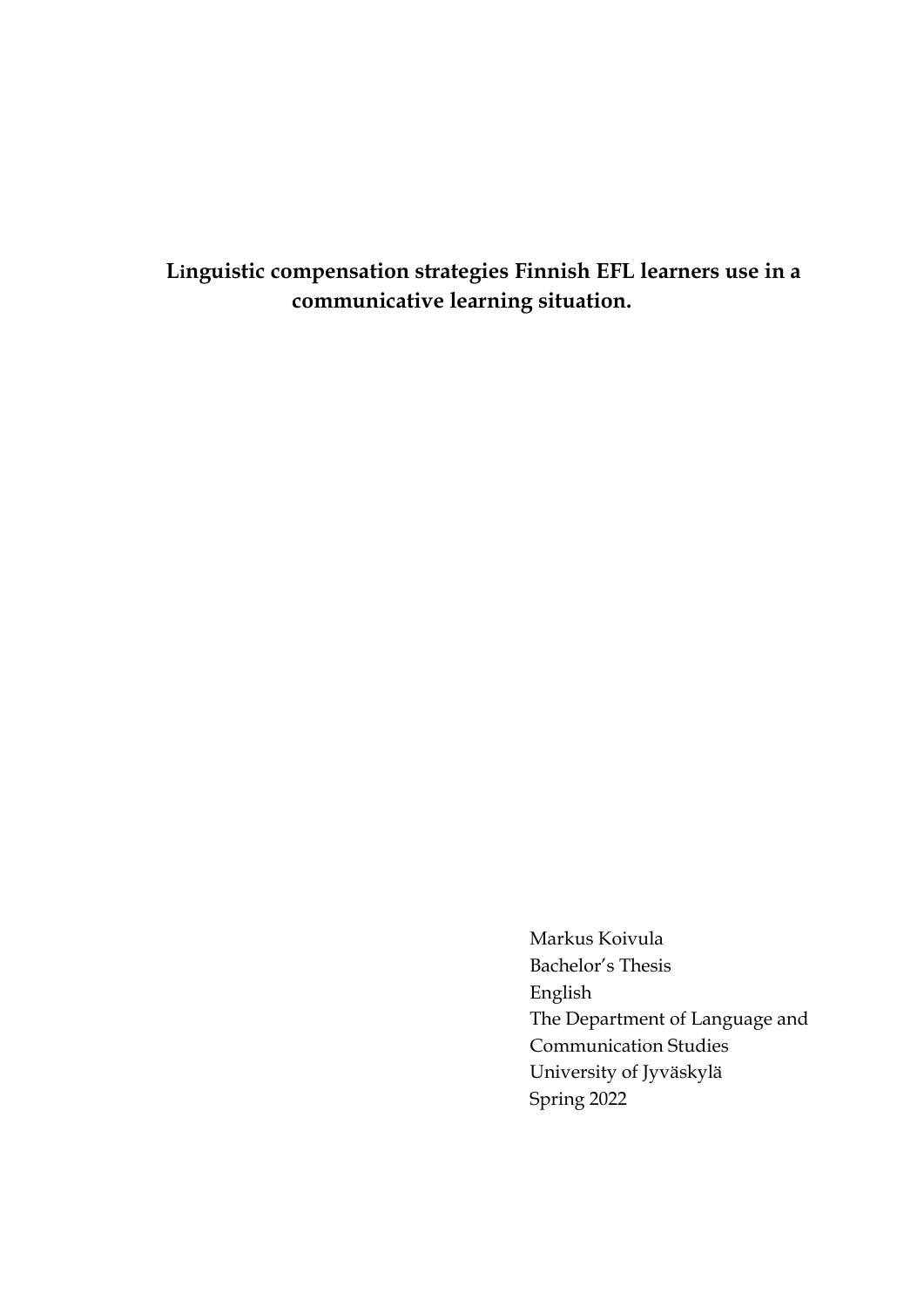# **UNIVERSITY OF JYVÄSKYLÄ**

| Faculty<br>Humanities and Social Sciences<br>Author<br>Markus Koivula<br>Title                                                                                                                                                                                                                                                                                                                                                                                                                                                                                                                                                                                                                                                                                                                                                                                                                                                                                                                                                                                                                                                                                                                                                                                                                                                                                                                                                                                                                                                                                                                                                                                                                                                                                                                                                                                                                            | Department<br>The Department of Language and Communication<br>Studies |  |  |
|-----------------------------------------------------------------------------------------------------------------------------------------------------------------------------------------------------------------------------------------------------------------------------------------------------------------------------------------------------------------------------------------------------------------------------------------------------------------------------------------------------------------------------------------------------------------------------------------------------------------------------------------------------------------------------------------------------------------------------------------------------------------------------------------------------------------------------------------------------------------------------------------------------------------------------------------------------------------------------------------------------------------------------------------------------------------------------------------------------------------------------------------------------------------------------------------------------------------------------------------------------------------------------------------------------------------------------------------------------------------------------------------------------------------------------------------------------------------------------------------------------------------------------------------------------------------------------------------------------------------------------------------------------------------------------------------------------------------------------------------------------------------------------------------------------------------------------------------------------------------------------------------------------------|-----------------------------------------------------------------------|--|--|
| Linguistic compensation strategies Finnish ESL learners use in a communicative learning situation.                                                                                                                                                                                                                                                                                                                                                                                                                                                                                                                                                                                                                                                                                                                                                                                                                                                                                                                                                                                                                                                                                                                                                                                                                                                                                                                                                                                                                                                                                                                                                                                                                                                                                                                                                                                                        |                                                                       |  |  |
| Subject<br>English                                                                                                                                                                                                                                                                                                                                                                                                                                                                                                                                                                                                                                                                                                                                                                                                                                                                                                                                                                                                                                                                                                                                                                                                                                                                                                                                                                                                                                                                                                                                                                                                                                                                                                                                                                                                                                                                                        | Level<br>Bachelor's thesis                                            |  |  |
| Month and year<br>04/2022                                                                                                                                                                                                                                                                                                                                                                                                                                                                                                                                                                                                                                                                                                                                                                                                                                                                                                                                                                                                                                                                                                                                                                                                                                                                                                                                                                                                                                                                                                                                                                                                                                                                                                                                                                                                                                                                                 | Number of pages                                                       |  |  |
| Abstract                                                                                                                                                                                                                                                                                                                                                                                                                                                                                                                                                                                                                                                                                                                                                                                                                                                                                                                                                                                                                                                                                                                                                                                                                                                                                                                                                                                                                                                                                                                                                                                                                                                                                                                                                                                                                                                                                                  |                                                                       |  |  |
| Tämä tutkimus tutkii kielellisiä kompensaatiostrategioita kielenoppimistilanteessa. Jokainen kielenkäyt-<br>täjä hyödyntää kielenoppimisstrategioita sekä äidinkieltä käytettäessä, että vierasta kieltä opittaessa.<br>Aiemmassa tutkimuksessa on kuitenkin keskitytty enemmän kielenoppimisstrategioihin ja suhteellisen<br>vähän kompensaatiostrategioihin, joita oppijat käyttävät, kun kohtaavat kohdekielessä sanan tai ilmaisun,<br>jota eivät joko ymmärrä tai eivät osaa itse tuottaa. Tässä tutkimuksessa observoidaan ja raportoidaan, mitä<br>kompensaatiostrategioita suomalaiset seitsenluokkalaiset käyttävät autenttisessa vieraan kielen oppimis-<br>tilanteessa, tarkemmin kommunikatiivisessa paritehtävässä.<br>Data kerättiin jakamalla oppilaat pareihin, joita ohjeistettiin käymään vaatteisiin liittyvä keskustelu eng-<br>lanniksi suomenkielisten vihjeiden avulla. Jokaiselle parille jaettiin tabletti, jolla kuvata tehtävän suoritus.<br>Audiovisuaalinen videointi tallennustavaksi valikoitui, jotta oppijoiden ilmeet, eleet, sekä muu ei-kielel-<br>linen viestintä olisi ovat havaittavissa, jonka lisäksi videotiedostot ovat helposti tallennettavissa ja niihin<br>on helppo päästä käsiksi.<br>Tutkimuksessa ilmi tulleet havainnot ovat linjassa aiemman tutkimuksen kanssa, esimerkiksi sen suhteen,<br>miten tytöt ovat valmiimpia käyttämään enemmän kompensaatiostrategioita kuin pojat, ja hyödyntävät<br>niitä huomattavasti enemmän oppimistilanteissa. Tutkimus pyrkii avaamaan keskustelua siitä, voisiko<br>kompensaatiostrategioiden opettamisesta olla höytyä kielenopetuksessa/oppimisessa, ja toteaa, että lisä-<br>tutkimusta aiheesta tarvitaan.<br>Tutkimuksen aikomuksena on olla astinlautana jatkotutkimukselle, jonka johdosta dataa kerättiin tar-<br>peeksi, jotta aihetta voisi jatkaa tulevaisuudessa pro gradu - tutkimuksen muodossa. |                                                                       |  |  |
| Keywords: linguistic compensation strategies, compensatory strategies, language learning startegies<br>Depository University of Jyväskylä                                                                                                                                                                                                                                                                                                                                                                                                                                                                                                                                                                                                                                                                                                                                                                                                                                                                                                                                                                                                                                                                                                                                                                                                                                                                                                                                                                                                                                                                                                                                                                                                                                                                                                                                                                 |                                                                       |  |  |
| Additional information                                                                                                                                                                                                                                                                                                                                                                                                                                                                                                                                                                                                                                                                                                                                                                                                                                                                                                                                                                                                                                                                                                                                                                                                                                                                                                                                                                                                                                                                                                                                                                                                                                                                                                                                                                                                                                                                                    |                                                                       |  |  |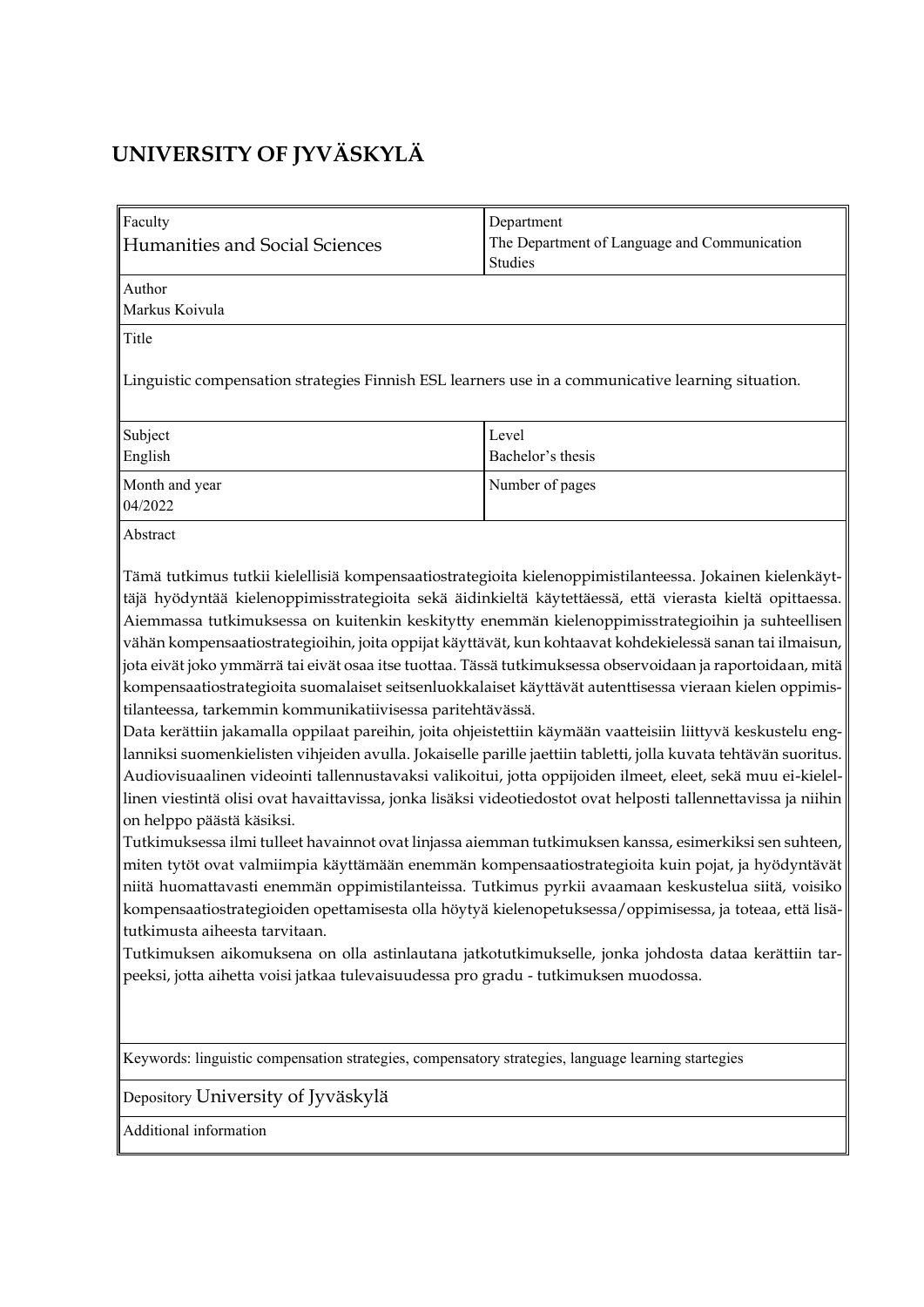# **TABLE OF CONTENTS**

| $\mathbf{1}$   |         |                                                           |  |
|----------------|---------|-----------------------------------------------------------|--|
| $\overline{2}$ |         |                                                           |  |
|                | 2.1     | Language learning strategies and compensatory strategies3 |  |
|                | $2.2\,$ |                                                           |  |
| 3              |         |                                                           |  |
|                | 3.1     |                                                           |  |
|                | 3.2     |                                                           |  |
|                | 3.3     |                                                           |  |
|                | 3.4     |                                                           |  |
| 4              |         |                                                           |  |
|                | 4.1     |                                                           |  |
|                | 4.2     |                                                           |  |
|                | 4.3     |                                                           |  |
|                | 4.4     |                                                           |  |
| 5              |         |                                                           |  |
|                |         |                                                           |  |
|                |         |                                                           |  |
|                |         |                                                           |  |
|                |         |                                                           |  |
|                |         |                                                           |  |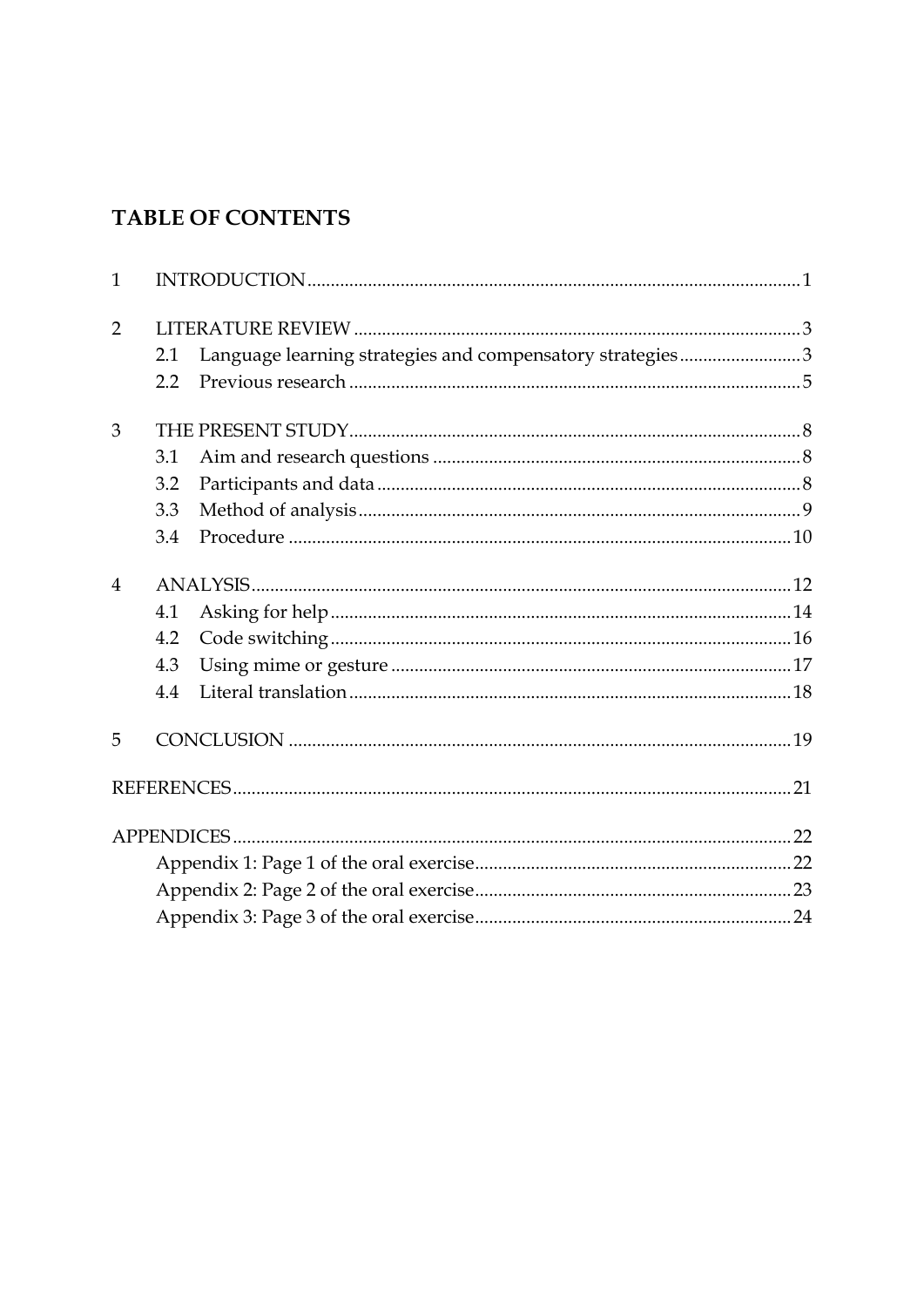## <span id="page-3-0"></span>**1 INTRODUCTION**

This paper focuses on linguistic compensation strategies and how they are used by Finnish EFL learners and secondary school students within the context of a communicative language learning task.

Language learning strategies are a set of cognitive tools that every language learner uses. They are conscious processes and efforts to learn, control and construct the target langue one is learning, or as Cohen (2011:7) puts it, they are: "Thoughts and actions, consciously chosen and operationalized by language learners, to assist them in carrying out a multiplicity of tasks from the very onset of learning to the most advanced levels of target-language performance". It is, however, important to make a distinction between language learning strategies and linguistic compensation (sometimes: compensatory) strategies.

Language learners tend to use linguistic compensation strategies whenever there is an information gap between what the learner knows and the target langue. In other words, learners become aware of their limitations in the target language when they encounter a form or an utterance they cannot either understand or produce. The learners then utilize these strategies to overcome their limitations. According to Oxford (1990:46) "Compensation strategies enable learners to use the new language for either comprehension or production despite limitations in knowledge". These strategies include for example guessing intelligently, asking for help, using mime or gesture among other ones.

The present study aims to identify which compensation strategies are used most among the students that were observed when performing the task, and to report any other points of interest there may arise. The students were audiovisually recorded conducting the task so that both linguistic and non-linguistic compensation strategies would be observable.

Another factor in selecting this topic was that my aim in future research is to analyze if compensation strategy instruction (CSI) could be taken into account and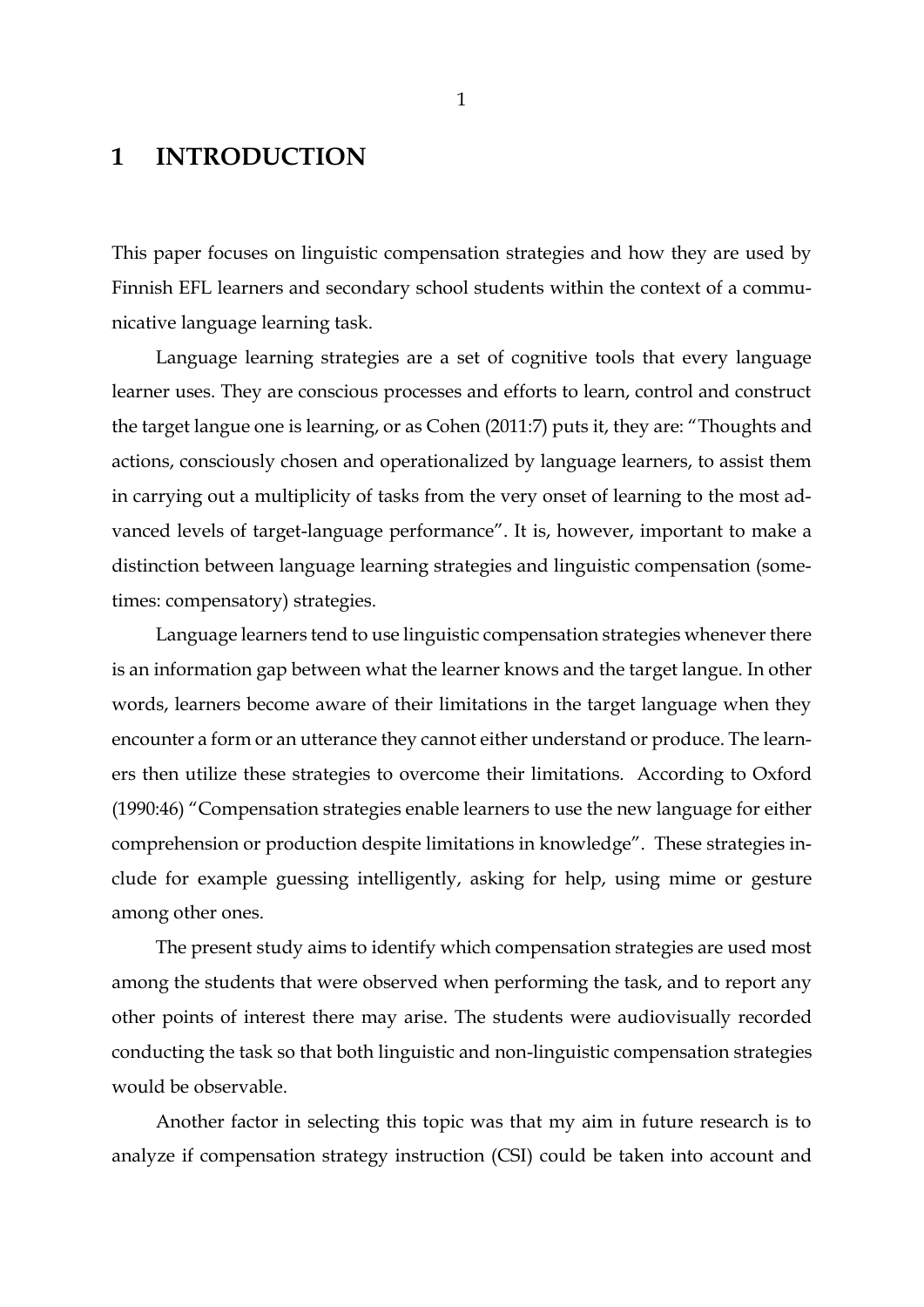used in advantage among language teachers or language learners. Not very much research on this topic exists, especially in the context of the Finnish school system**.**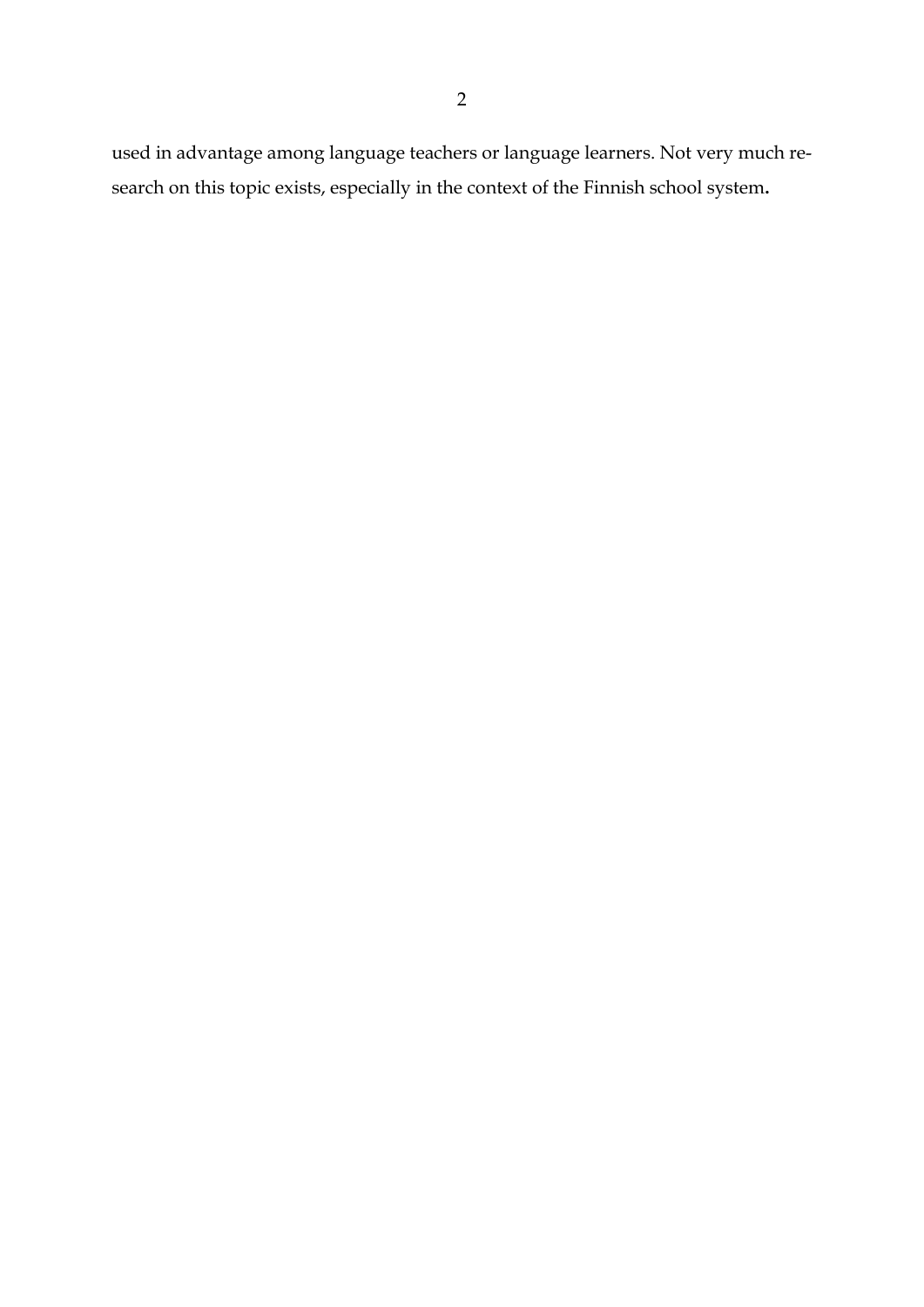## <span id="page-5-0"></span>**2 LITERATURE REVIEW**

This study focuses on language learning strategies and especially on linguistic compensation strategies. In this chapter I shall discuss language learning strategies first and then focus more on the compensatory strategies.

## <span id="page-5-1"></span>**2.1 Language learning strategies and compensatory strategies**

Language learning strategies are usually divided into two main categories; for example Oxford (1990) talks about **direct strategies** which have to do more with linguistic tools and all the mental factors that are needed for using them, such as cognitive strategies and using one's memory, whereas **indirect strategies** have more to do with social, affective and metacognitive aspects not directly tied to the learners' target language. Oxford (1990) described the direct strategies as tools "needed to overcome any gaps in knowledge of the language". These gaps in knowledge are of special interest in this study, since they were deliberately produced within the students' interaction in order to provoke them to use any compensatory strategies they chose.

Further study is needed in determining whether or not knowledge and instructions concerning language learning strategies and compensation strategies could be something that teachers and learners could take advantage of in their second language teaching and learning, and if so, which methods would be most advantageous for teachers and/or learners. The present study only touches on which compensatory strategies the students used the most, however, the idea is to expand this topic in my future research, and study if and how students feel their use of compensation strategies has helped them in learning a second or foreign language, if at all.

Not a lot of research on this topic has been made, but Gül Peker. & Erdemir (2021) have studied and discussed compensation strategy instruction (CSI) and according to them the results suggest that "learners can be taught how to use compensation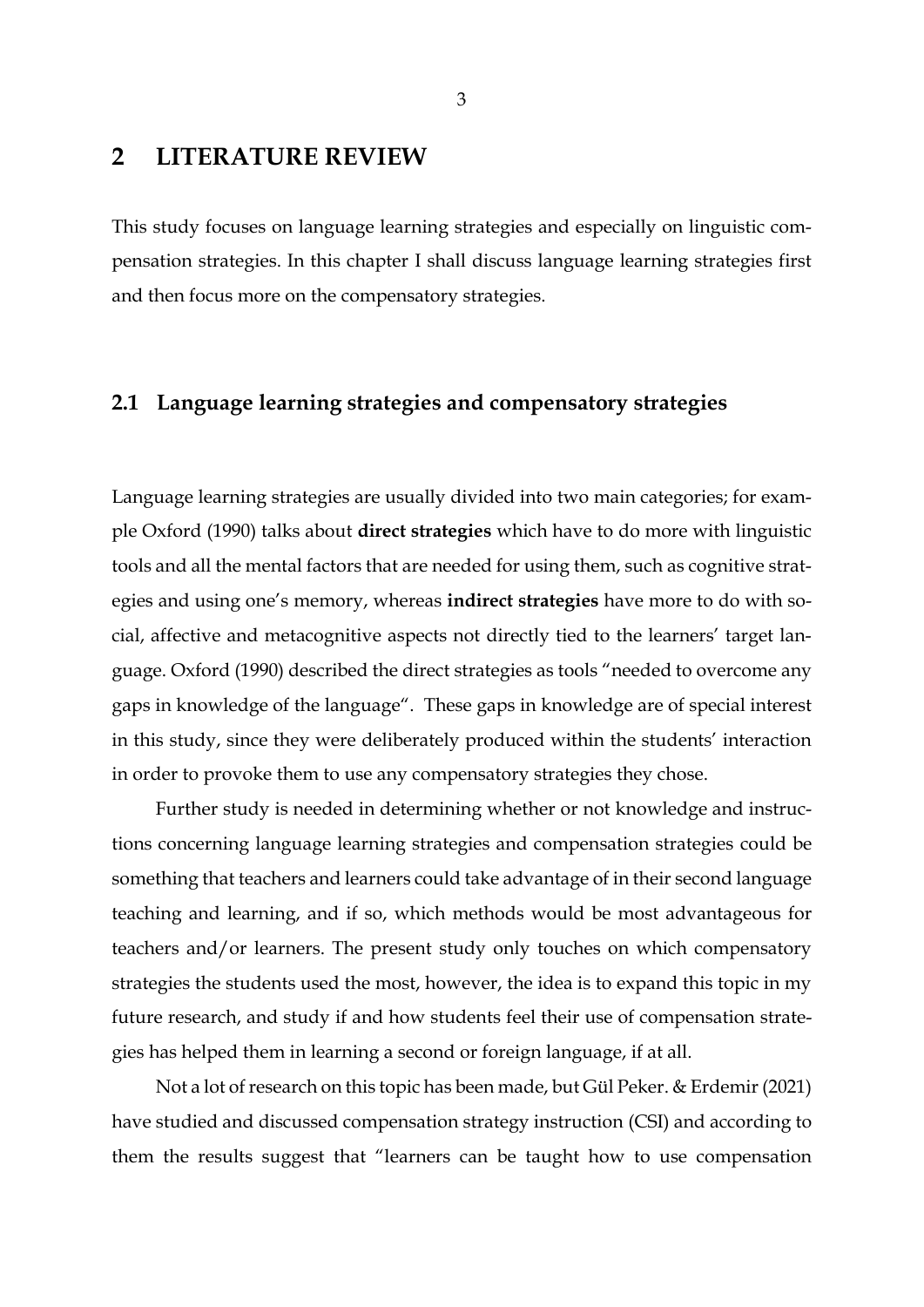strategies and that CSI may be useful for improving learners' communicative competence in a speaking class." (Gül Peker. & Erdemir 2021).

Returning to the subject of examining language learning strategies, Oxford (1990) has developed a taxonomy of language learning strategies to further illustrate differences between them and separating them, including mnemonic strategies, cognitive strategies, metacognitive strategies, compensatory strategies, affective strategies and social strategies. These strategies are often overlapping and one or more of them can be used at the same time.

However, it should be noted that Dörnyei (2005) argues that compensatory strategies have more to do with the way people communicate with language rather than with language learning and thus should not be necessarily included in language learning strategies:

"This division raises further questions inasmuch as (i) "compensation" (i.e., communication) strategies are primarily related to language use rather than language learning (and were included on the basis that language use leads to language acquisition)." (Dörnyei 2005)

However, this argument does not seem to take into account the possibility that, as discussed above, compensation strategy instruction (CSI) can be beneficial to second or foreign language learners if instructed properly.

Whenever second language learners process the target language and come across with an information gap, where they either do not understand an utterance they read or hear, or when they do not know how to produce one in the target language, the learners take advantage of linguistic compensation strategies (or compensatory strategies), thus trying to overcome their limitations in using the target language. In other words, compensation strategies refer to the strategies and means learners use when encountering an information gap, finding help and linguistic clues from the context of a learning situation as well as relying on social interaction and nonverbal communication such as mime or gesture to communicate and negotiate meaning when learners are unable to understand or produce the exact meaning of a form or an utterance .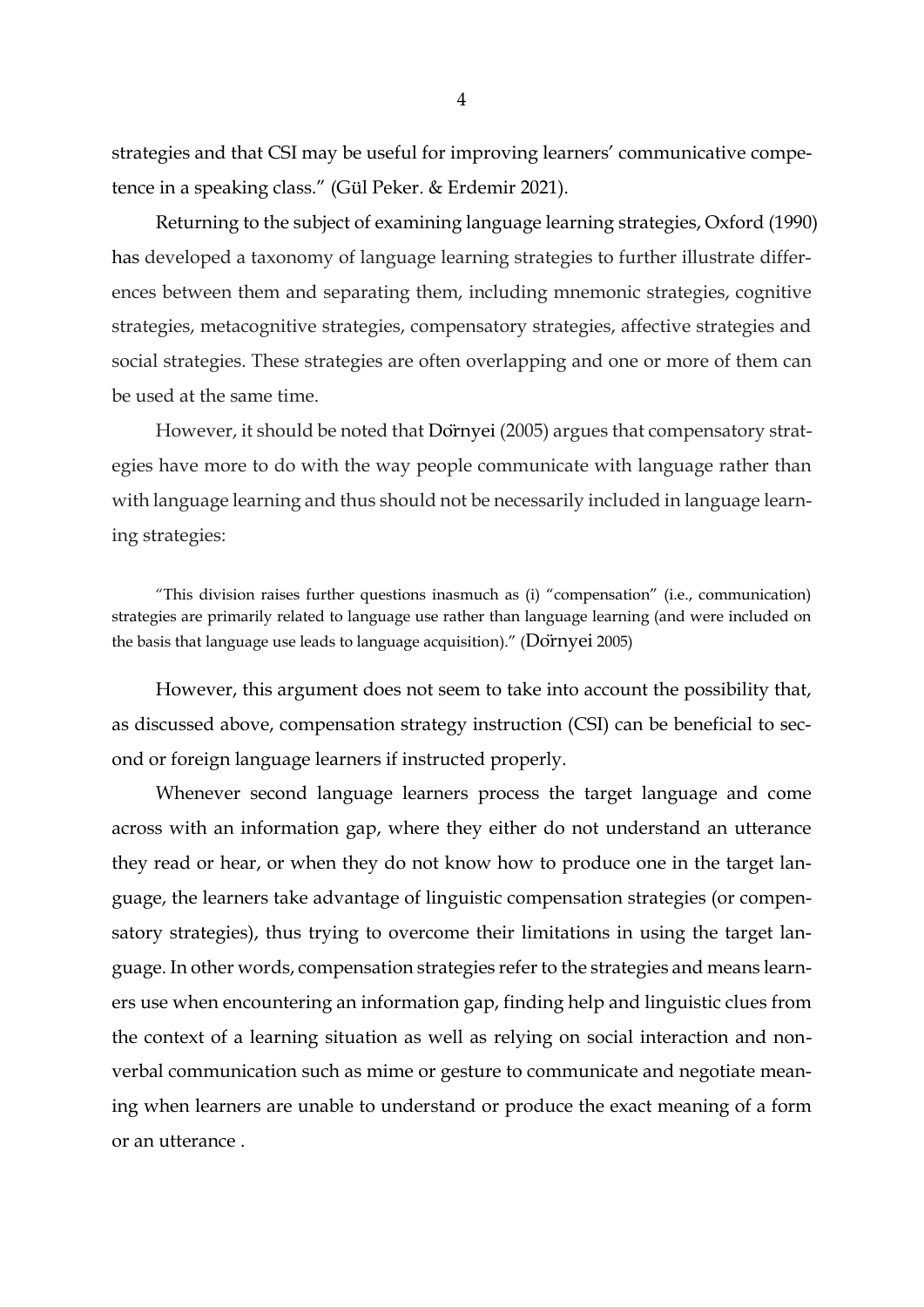There exists quite a few of these compensation strategies, and similarly to language learning strategies, they can also be divided into different categories. In contrast to language learning strategies, Oxford (1990) has divided compensation strategies into two subsections, namely, (A) guessing intelligently in listening and reading and (B) overcoming limitations in speaking or writing. The former consists of two subsections; 1) using linguistic clues and 2) using other clues, and the latter consists of the following eight subsections, more specifically, 1) switching to mother tongue 2) getting help 3) using mime or gesture 4) avoiding communication partially or totally 5) selecting the topic 6) adjusting or approximating the message 7) coining words 8) Using a circumlocution or synonym.

#### <span id="page-7-0"></span>**2.2 Previous research**

According to Peker & Erdemir (2021), language learning strategies have been studied quite a lot since at least the 1980's, after which there has been a growing interest in these strategies and the possibility of improving language learners' linguistic competence, their comprehension and learning with the help of language learning strategies and compensation strategies. However, as Kesen, Solhi & Gokhan (2019) say, where language learning strategies have been studied extensively, compensation strategies have "not been thoroughly touched upon". This seems to be a common theme, and there really has not been very much research done on compensation strategies. Generally, it seems those studies that have focused on linguistic compensation strategies have been mostly focused on reporting and identifying which strategies students and very little on anything else. According to Kesen et al. (2019): "studies investigating CSs have dealt generally with defining, identifying and classifying the CSs, while the rest has concerned with the effect of different variables on CSs use and teachability issues."

Furthermore, Peker and Erdemir (2021) argue that the research of compensation strategies has "mainly focused on either the relationship between language learners'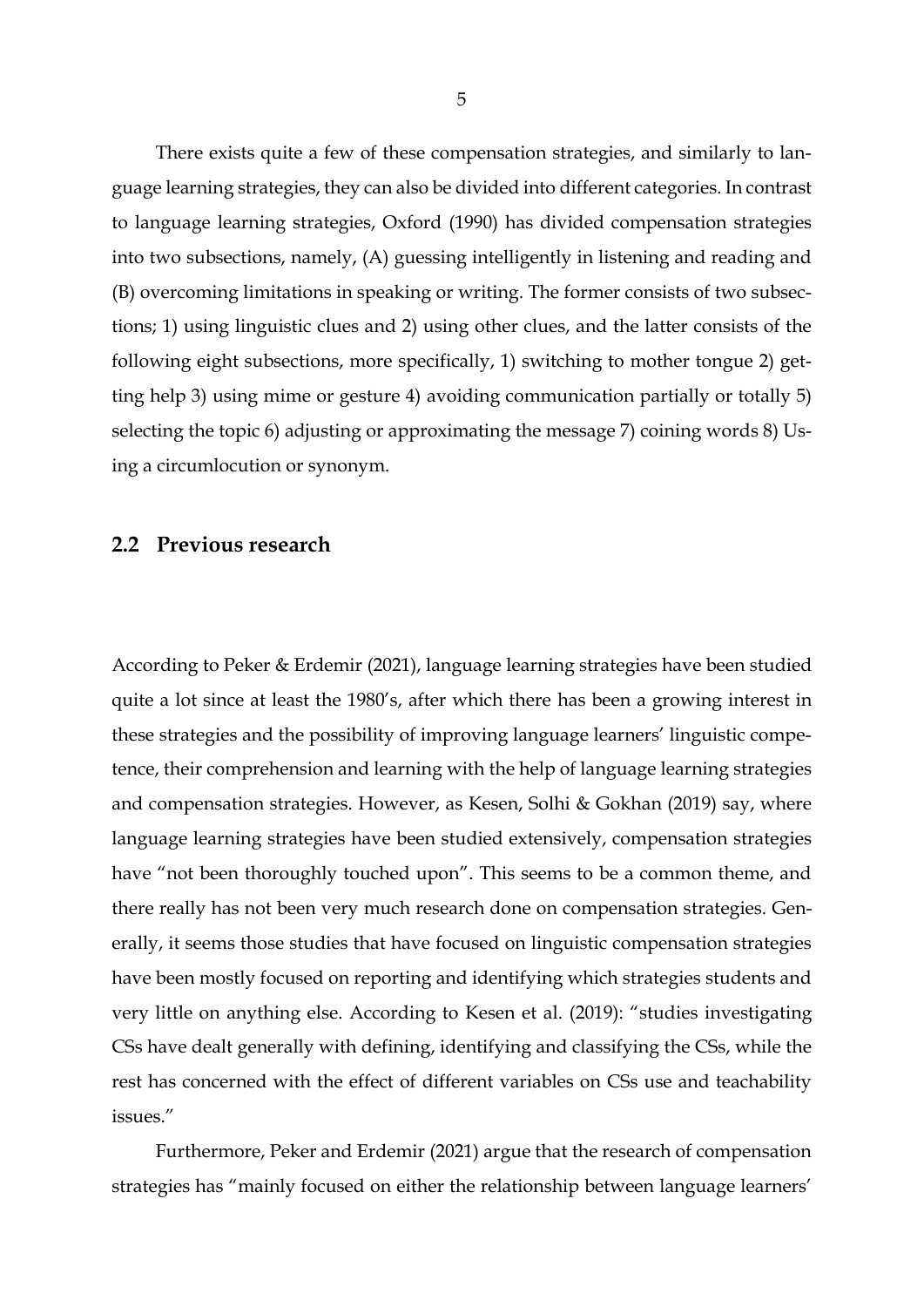frequency of use on their academic achievement or the relationship between frequency of use and level of proficiency". Moreover, according to Gallardo‐del‐Puerto, Basterrechea & Martínez‐Adrián (2020) previous research has focused on factors affecting the frequency and choice of compensation strategies. To summarize, compensations strategies have not been studied as much as language learning strategies, and most research on compensation strategies focus on reporting which strategies learners use and little else.

However, when previous research has been done on compensation strategies that seeks to do more than just report the frequency of the compensatory strategies the learners have used, the research shows that, according to Kesen et al. (2019) there can be seen "a significant relationship between proficiency and compensation category of strategies" and according to Gallardo-del-Puerto et al. (2020): "TL proficiency exerts an influence on the frequency of CSs, a lower proficiency being associated with a higher use of CSs because lower proficiency learners typically exhibit a more limited command of the L2 than higher proficiency".

Gallardo-del-Puerto et al. (2020) continue that more proficient learners tend to use more L2 – based compensation strategies such as paraphrasing, and less proficient learners tend to use more L1 - based compensations strategies, such as mime and gesture. A similar view is also supported by Gallardo‐del‐Puerto et al. (2020) when they state that there seems to be a "relationship between strategy use and proficiency: more proficient language learners employ more learning strategies and in a greater number of situations than less proficient learners".

Next, I shall briefly focus firstly on which compensatory strategies learners have been reported to use in previous research, and secondly I will be comparing and contrasting how those results correlate with the present study. I chose the survey studies by Kesen et al. (2019) and Gallardo‐del‐Puerto et al. (2020) mostly for practical reasons; both studies clearly report the use of compensation strategies, after which it is easy to compare results and correlations with the present study. I also chose Dörnyei (2005) to further expand on my findings, however I shall focus on that more in the analysis section.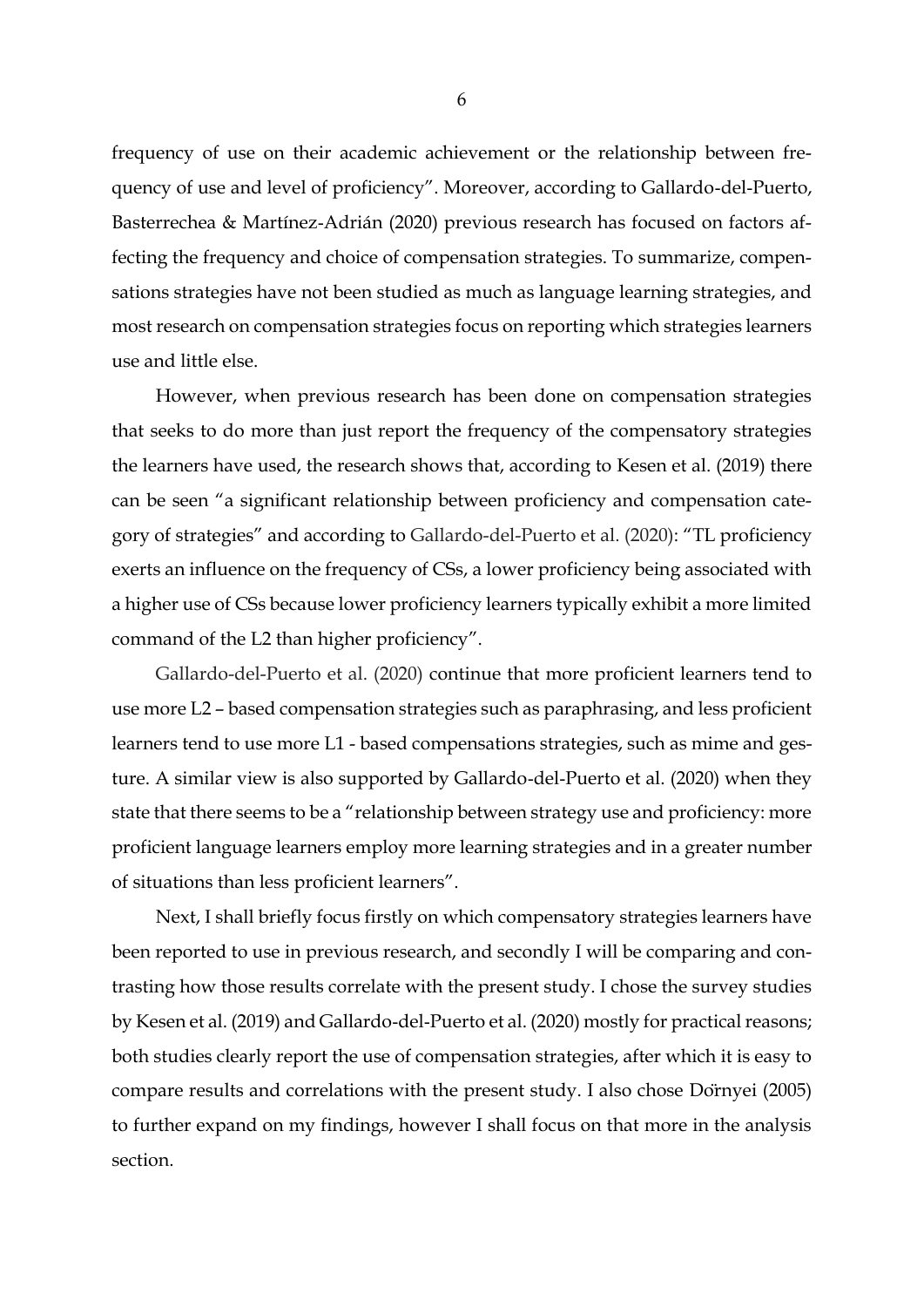Kesen et al. (2019) report that the most frequently used compensation strategies in their study were non-verbal signals (such as mime or gesture) and approximating the message, and that the least used strategies were word coinage and avoidance. The participants were Turkish University students using English as a foreign language.

Gallardo‐del‐Puerto et al. (2020) studied young English learners in a CLIL setting that were divided into three different proficiency groups. They report the learners using a lot of compensation strategies and further explain the following:

Gallardo‐del‐Puerto et al. (2020) reported "appeal for assistance" being the compensation strategy the students used most frequently, followed by paraphrasing, dictionary and borrowing.

<sup>&</sup>quot;In terms of types of CSs used, they reported using some CSs (paraphrasing) which are typical of more advanced learners. However, more proficient learners were found to draw on some non L2‐ based strategies (avoidance, foreignising, miming) to a lesser extent than less proficient learners." (Gallardo‐del‐Puerto et al. 2020)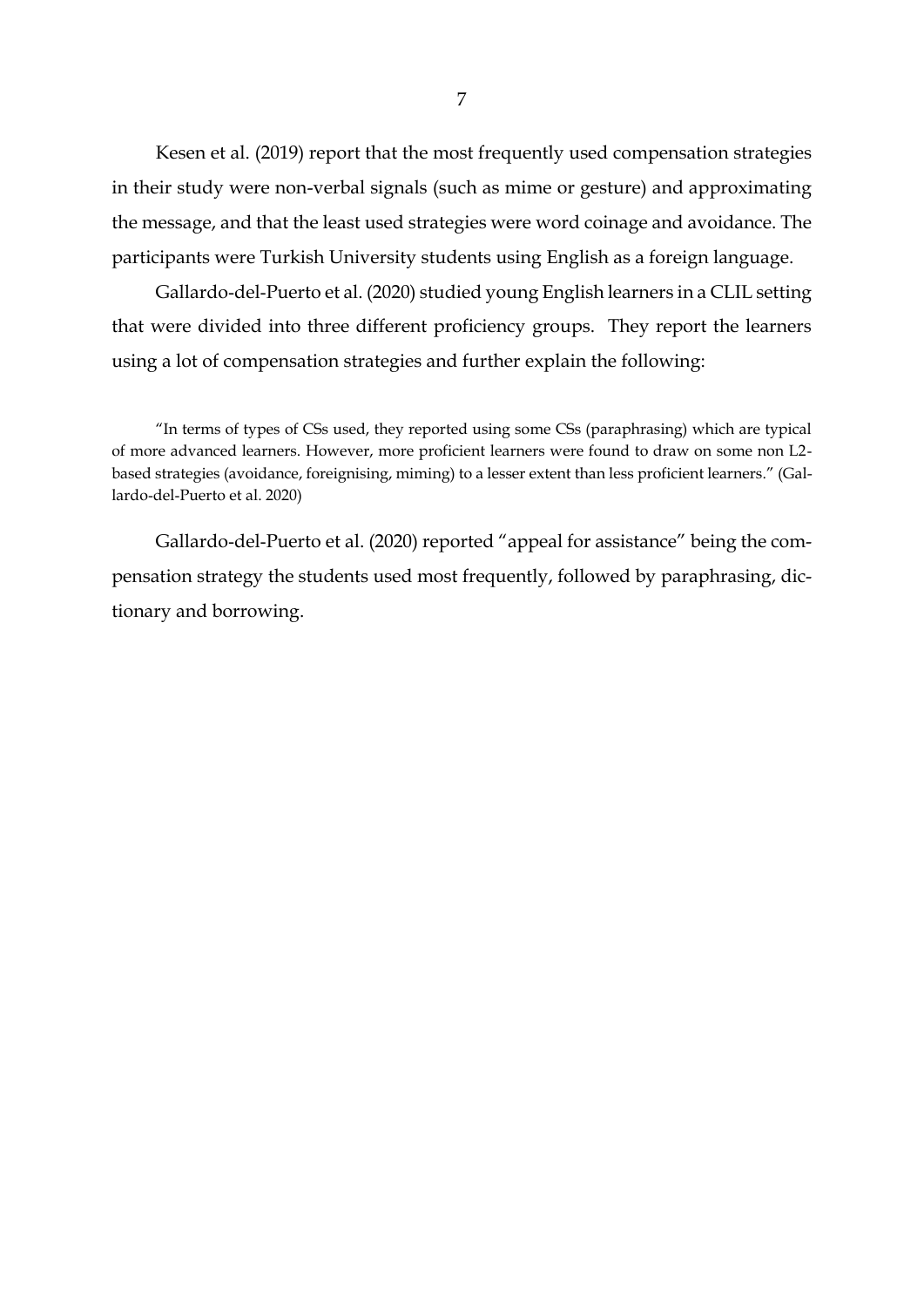## <span id="page-10-0"></span>**3 THE PRESENT STUDY**

#### <span id="page-10-1"></span>**3.1 Aim and research questions**

The aim of this thesis was to conduct a qualitative content analysis with the intention to observe and report which compensation strategies EFL learners use in a communicative learning situation when encountering an information gap, where the learner does not either comprehend or is unable to produce a certain word or utterance, with the added intention of reporting any noticeable observations such as variation within compensation strategy use between different sexes. Furthermore, the intention is to elaborate on those results in future research. In other words, my aim is to answer the following question: which compensation strategies do native Finnish EFL learners make use of in a communicative, task-based learning situation?

#### <span id="page-10-2"></span>**3.2 Participants and data**

Because the nature of the thesis is a qualitative content analysis and because the aim is to observe and report specific compensation strategies in an authentic learning situation, it was necessary that the data represents authentic language the learners produce without any help or outside influence. Therefore, the data was decided to be gathered through audiovisual recordings where the learners record themselves conducting the chosen communicative task. More specifically, the subjects were a class of comprehensive school students (7th graders) who spoke Finnish as their mother tongue. The task that was used was an existing oral test taken from the course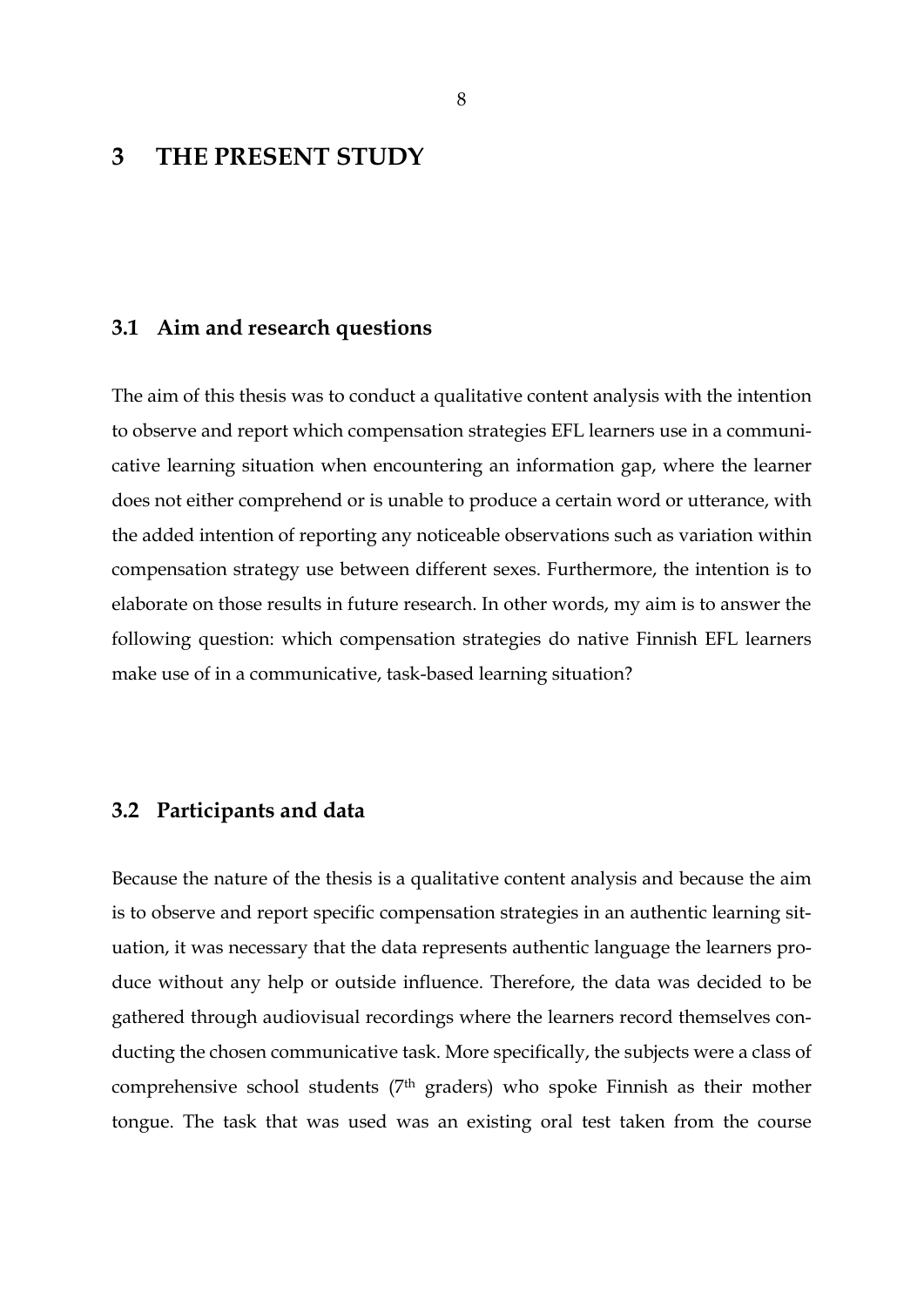materials, which was then modified to specifically fit the purpose of the study (appendix 1).

To further illustrate how the task was conducted, there was a class of 18 students that were divided into pairs. Those pairs were then given iPads, with which they recorded themselves carrying out the task. The students were instructed to be visible and to speak clearly, so that both verbal and non-verbal strategies would be recorded and observable, and to use as much English as possible as well as trying to have a real, genuine conversation instead of just carrying out the task and going through the answers. Permits for participating in the study were acquired from the guardians of the students and the data collected was stored safely and immediately deleted from the iPads as soon as they were collected and stored elsewhere.

Next, I shall illustrate what the task was like and what kinds of vocabulary and phrases it required the students to use.

### <span id="page-11-0"></span>**3.3 Method of analysis**

As mentioned, the intention was to collect authentic data and to observe and report the compensation strategies that were used, as well as analyze the results in an *inductive* way. According to Denscombe (2021), inductive analysis of qualitative data means that "analysis tends to work from the particular to the general. From the detailed study of localized data the analysis attempts to arrive at more abstract and generalized statements about the topic" (Denscombe 2021). This was the goal of the present study and its analysis, where the data was first gathered, after which compensation strategies were observed, identified and categorized. The aim of the present study was then to focus on the five most commonly used compensation strategies found in the data and attempt to find observations that could be then compared and contrasted with previous research. Examples of the five most commonly used strategies - as well as the results and the generalized statements - can be found in the analysis section.

The reason why it was chosen to focus on these five specific strategies is because those were the ones that were easy to observe and seemed to occur most frequently.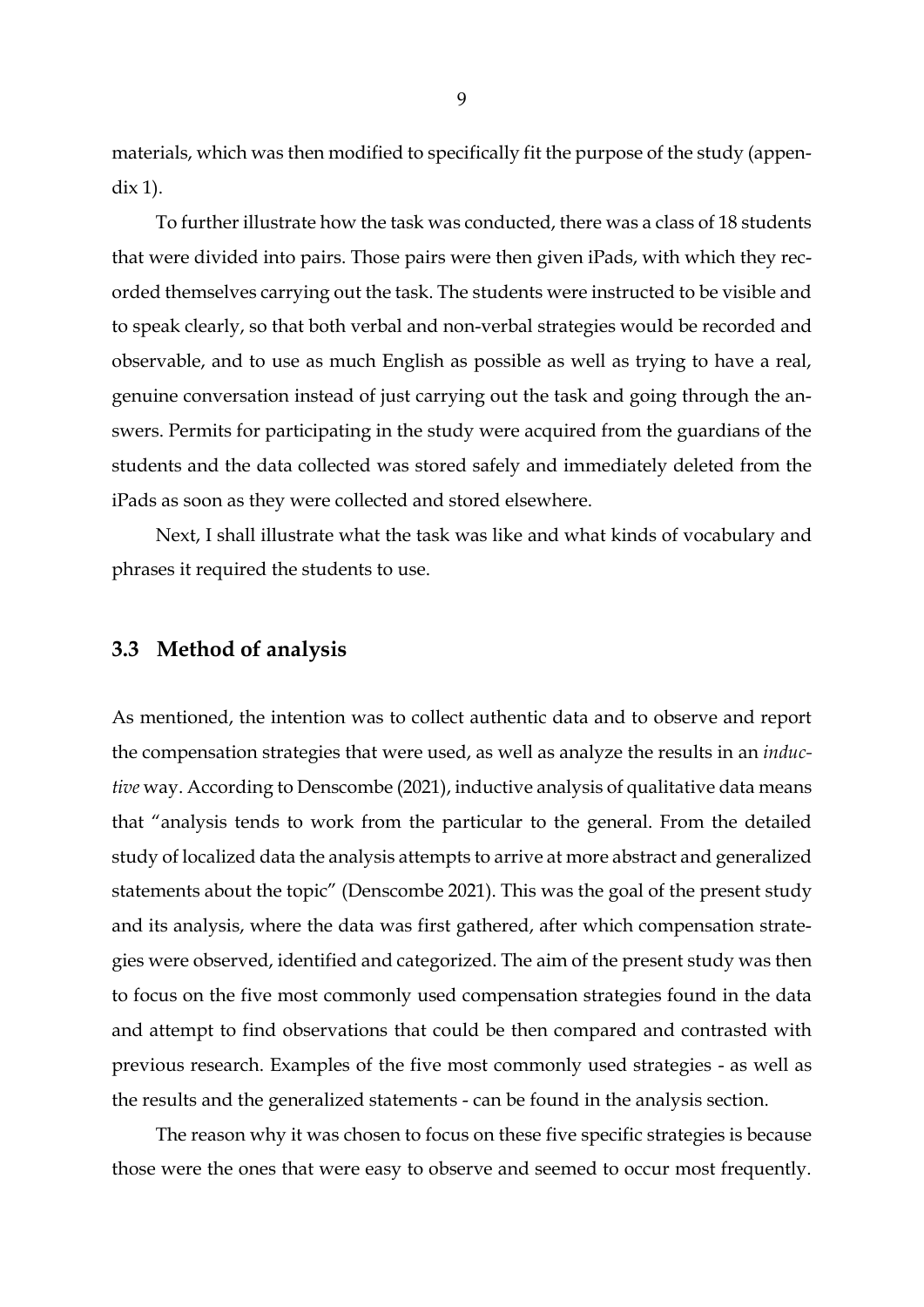It was also found that if one tried to report all the strategies the students used, there would simply have been too much data to report and analyze for a bachelor's thesis. However, I might use those data in further studies such as my master's thesis and take a deeper dive into that later on.

#### <span id="page-12-0"></span>**3.4 Procedure**

As mentioned, the task was a pair discussion. The aim was for the learners to use authentic English and to carry out a normal conversation using English, or as normal as possible under the circumstances. It was not without structure however, since in the task there were given questions in L1, which the learners were supposed to ask their partner using L2. Those questions were open-ended, so the partner gave their own answer using only L2, if possible. If they were not able to give the answer in L2 they hopefully solved it by using one or more compensatory strategies.

Furthermore, they were allowed to use all sorts of compensation strategies like code-switching and asking for help, but they were not explicitly told about different compensatory strategies or instructed to use them, and neither were they told what exactly would be observed in the study. Each pair was handed two different sets of questions they were supposed to ask their partner. One was "A" and one was "B" with their own sets of questions in L1, which each one then asked the other using L2, and to which they answered in their own words using L2. In order to make sure that these strategies were to be used by the students, the task was planned out in collaboration with their own teacher who knew the students well and their individual levels of linguistic competence, as well as the differences in proficiency within the students. The class was then divided into pairs with whom it would be probable that one student would be slightly more proficient in using the second language than the other, and the less proficient student would be more likely to use compensation strategies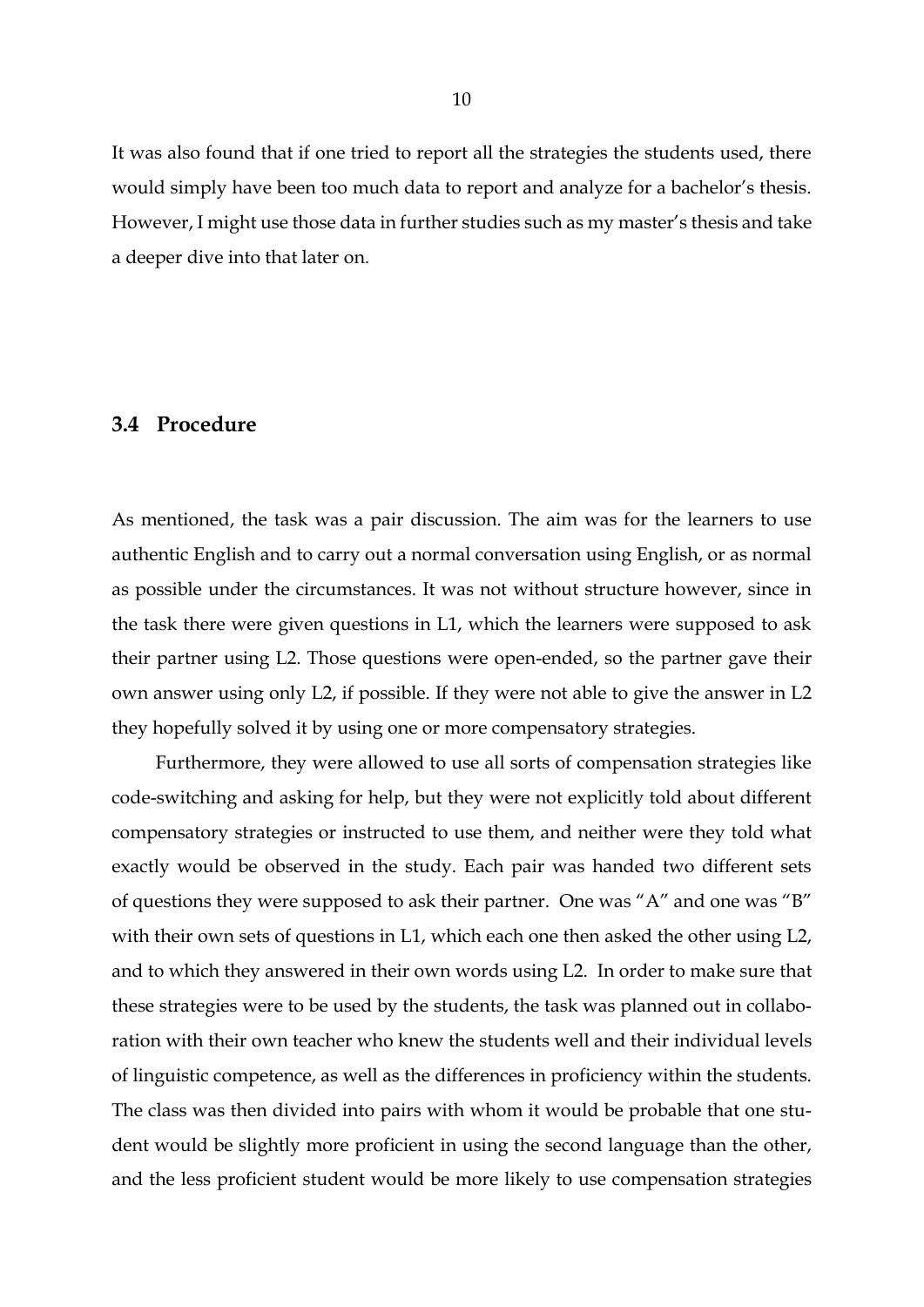(for example asking for help). Indeed, this was the case, and the students produced enough data to yield results within the present study, as well as for intended future research within this topic.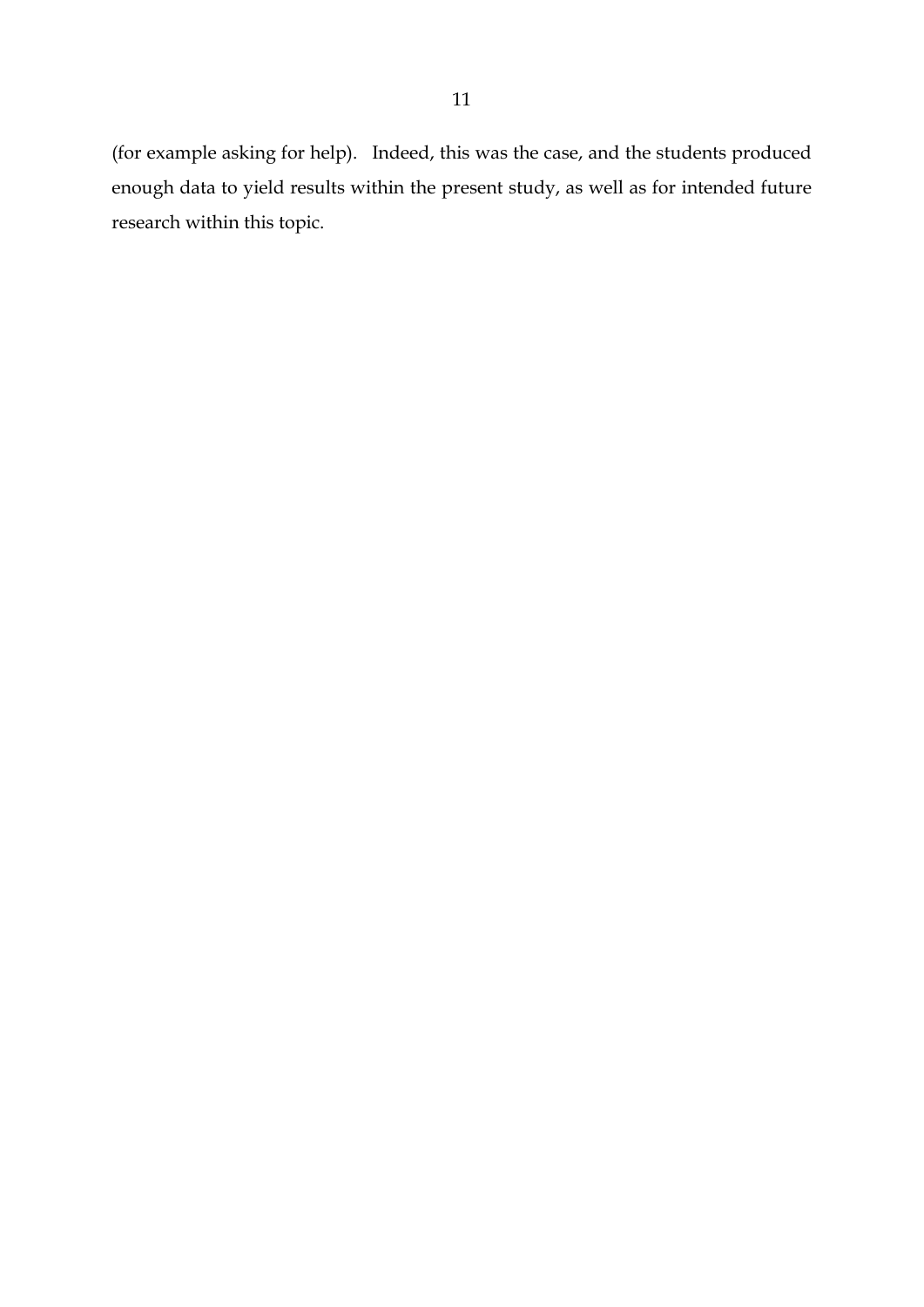## <span id="page-14-0"></span>**4 ANALYSIS**

In my analysis, I shall mainly focus on five specific compensation strategies that the students used the most. The analysis showed that the most commonly used strategies were 1) asking for help 2) code switching or switching to mother tongue 3) approximating the message 4) using mime or gesture, and 5) literal translation.

Next, I shall focus on each of these strategies*,* discuss each strategy in more detail*,*  elaborate on them and describe the situations and contexts where and when the students used one or more of these strategies as well as explaining in greater detail why I chose to focus on these specific strategies in particular.

 According to Oxford (1990:47), compensation strategies can be divided first into two main categories. Those categories are: 1) *guessing intelligently* and 2) *overcoming limitations in speaking or writing*. While guessing intelligently is a big part of these strategies, I chose to focus mainly on the latter, since *guessing intelligently* consists of only two subsections, namely, **using linguistic clues** and **using other clues**, whereas *overcoming limitations in speaking and writing* consists of, in total, the following eight subsections: 1) switching to the mother tongue 2) getting help 3) using mime or gesture 4) avoiding communication partially or totally 5) selecting the topic 6) adjusting or approximating the message 7) coining words 8) using circumlocution or synonym.

I feel that my topic and the task related to it has a lot more to do with the strategies listed under "overcoming limitations in speaking and writing", and I found them to be more easily observable and analyzed. I should mention here that many more compensatory strategies do exist and this list is not by any means exhaustive. I shall include other compensatory strategies in my analysis as well that I observed the students using and will elaborate on each strategy; their meanings and functions.

 Another reason why I chose the strategies under the category "overcoming limitations in speaking and writing" is that I wanted to see students using conscious cognitive compensation strategies in an authentic language learning situation instead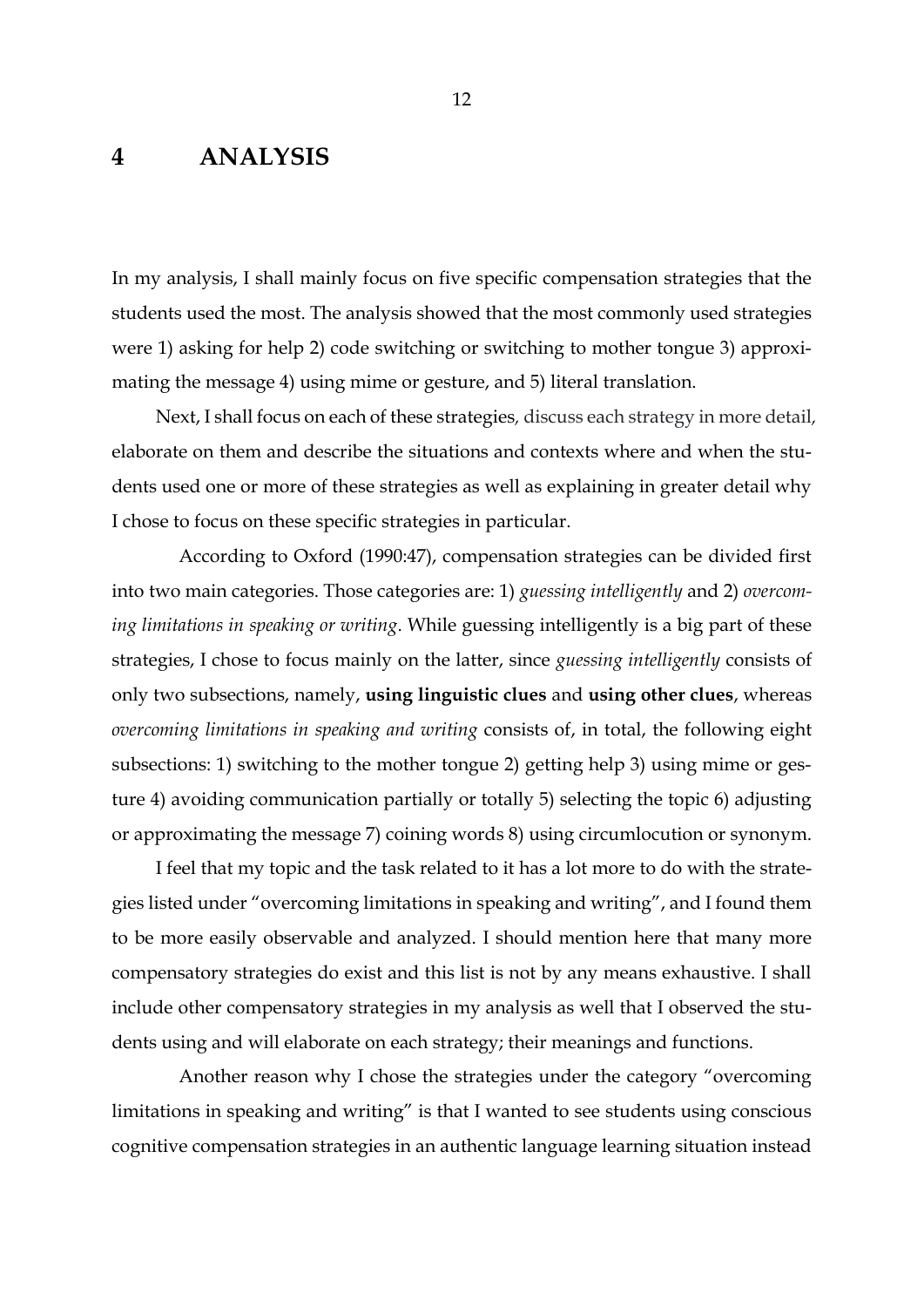of just guessing intelligently. I also felt I needed to narrow down my field of analysis to make the thesis into a more coherent and focused study.

Next, I shall illustrate each of these strategies that I chose and found, beginning from those that I observed the students using the most. The first compensation strategy I shall focus on is the one that the students used the most, namely**, adjusting or approximating the message.** I observed five pairs using this strategy for a total of 13 times, with only one pair who didn't use this strategy at all. According to Oxford (1990:50), adjusting or approximate message can be described in the following way: "*Altering the message* by omitting some items of information, making ideas simpler or less precise, or saying something slightly different that means almost the same thing, such as saying *pencil* for *pen*" (Oxford 1990).

 An example of adjusting the message can be found when the students were supposed to ask each other's opinions of school uniforms and what their parents think about their clothes. Pair one omitted some information and altered the message by making it less precise when they formed the question as follows: "What your parents think your clothes" and "What you think school uniform?". Interestingly, the same person was able to use prepositions and auxiliary verbs perfectly fine elsewhere but here they left them out.

 Pair three used approximation quite a lot, for example when they omitted articles or prepositions, as in here: "Do you use new clothes or do you buy them secondhand shop", and when asked what kinds of shops they usually buy their clothes from, the answer was: "I don't know… sports. I like sports." when they wanted to say they like to buy their clothes from sports shops. Usually, the students omitted a lot of prepositions and articles but interestingly used them elsewhere without any problems whatsoever. Therefore, this strategy was clearly used whenever they were unsure or unconfident and wanted to make ideas simpler or less precise.

 The second strategy that students used the most is somewhat difficult to determine, since interestingly, in total, three of the five strategies observed were used exactly the same number of times. Those strategies were: 1*) asking for help*, where the students simply express their need for help by hesitating or specifically asking others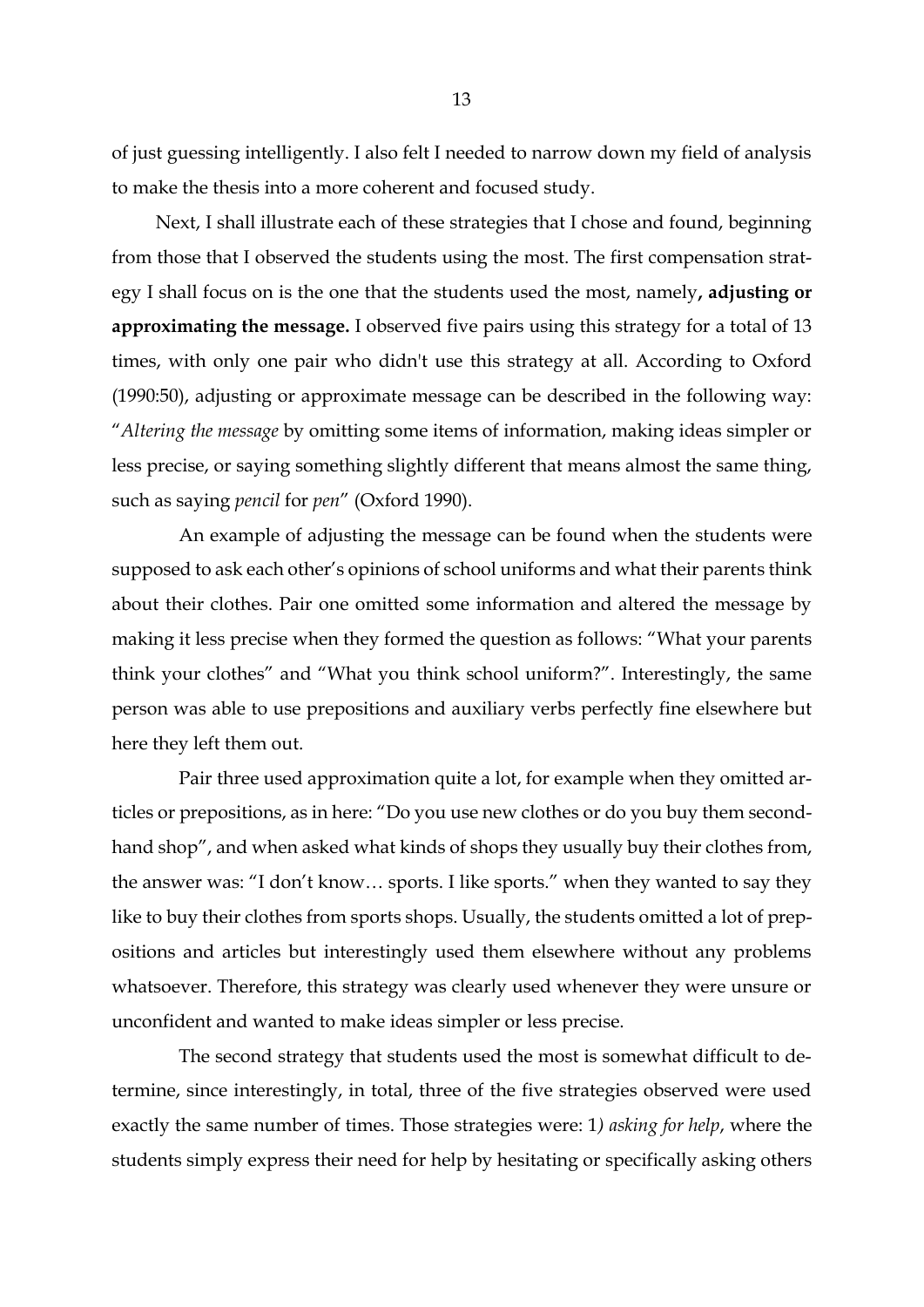for help 2) *code switching or switching to mother tongue*, where the students use their mother tongue for a word in the middle of a sentence or for a whole utterance, and 4) *using literal translation*, which differs from code switching in that when code switching takes place, L1 is used instead of L2, but here a lexical item (a word, a form, an idiom or structure) is translated from L1 to L2 , and lastly 5) *using mime or gesture*, which is described by Oxford (1990:95) as "physical motion, such as mime or gesture, in place of an expression during a conversation to indicate the meaning", such as holding one's nose and making a disgusted face instead of being able to use the target language to say something smells bad.

 Where code switching was used by four pairs out of five, asking for help and literal translation were used only by three pairs out of the five. That is why I interpret code switching or switching to mother tongue to be the strategy that the students used the most after approximating the message.

 Interestingly, both asking for help and literal translation were both used also in total nine times. Both of those strategies we used by three pairs out of the five pairs observed. Moreover, even more interestingly, each pair who used asking for help or literal translation used both of those strategies exactly the same number of times. For example, pair one used both of those strategies five times, pair three used both strategies two times, and pair four used both of those strategies two times as well, so both asking for help and literal translation were used the exact same number of times.

## <span id="page-16-0"></span>**4.1 Asking for help**

Whenever the students wanted to ask help, especially pair one, there was a lot of hesitation paired with eye-contact; first they paused and hinted the other non-verbally that they might need some help, and most of the times it worked and their partner provided them with the information they needed. Only when their partner would not automatically recognize or notice that they needed help, or that the other one tried to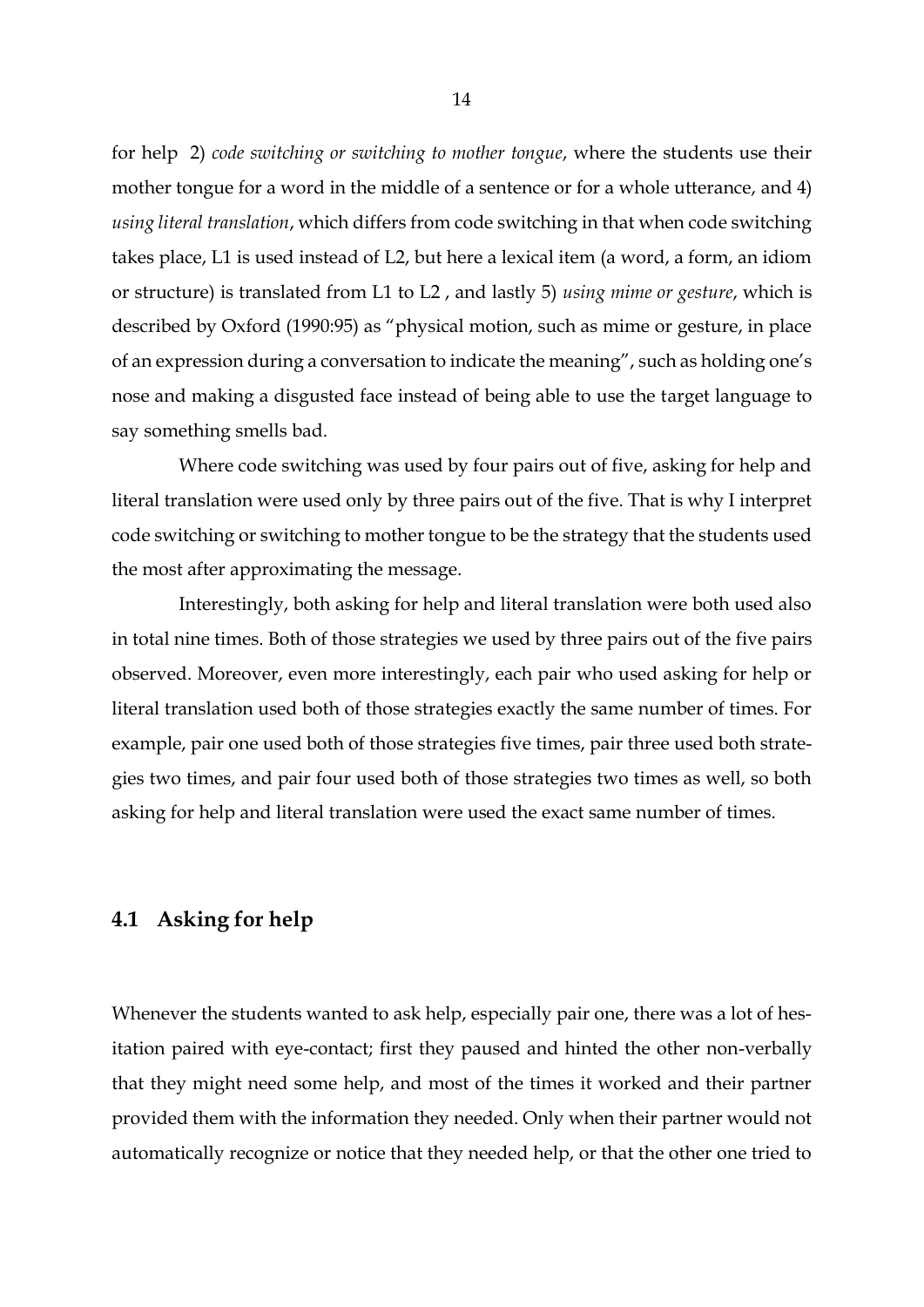make eye contact, they expressed their need for help verbally, and most of the times it worked as well. This was especially true with pair one, however most pairs hesitated first and only then asked for help. There was only one person who did not usually hesitate at all but asked right away if there was something they needed help with. I suspect that the social relations played a role here, where friends hesitated less and those not close to each other used more subtle hints and paused more.

Another interesting detail that was noticed when analyzing the results is that the second most used strategy, asking for help, was mostly used by girls and very little by boys. Where girls often took initiative, were ready to ask for help and did not hesitate to make eye contact and use nonlinguistic cues, boys were distant, quiet, passive and hesitant to make eye contact, did not ask for help (at least directly, they often just ignored or skipped a word they did not use or switched to their mother tongue) and did not take initiative as much as the girls. It seems the girls' strategies were more embodied than boys' and they were more willing to accept they had gaps in their knowledge and that they needed help.

 One could assume that at least in this case, that the girls and their readiness to recognize their own linguistic limitations and willingness to fix those limitations serves them better than the boys' way of dealing with their shortcomings. It seems the strategies the girls used are more efficient when it comes to language learning because they do not reject or avoid using all available compensation strategies and thus have a wider variety of linguistic language learning tools available to them. The fact that girls used more compensation strategies than other sexes did is in line with previous research. According to Dörnyei (2005:171) gender differences are regularly observed in studies about second language learning, and furthermore, according to Oxford (1996): "gender often influences strategy use, with females typically reporting more strategy use than males in many different cultures".

 One needs to ask why do the boys then reject (or at least are less willing to use) some of these tools or strategies available to them? Further study is needed, but if this is indeed the case, that cis males in aggregate are not willing to use all the available strategies available to them, one reason could be that perhaps it is in part the way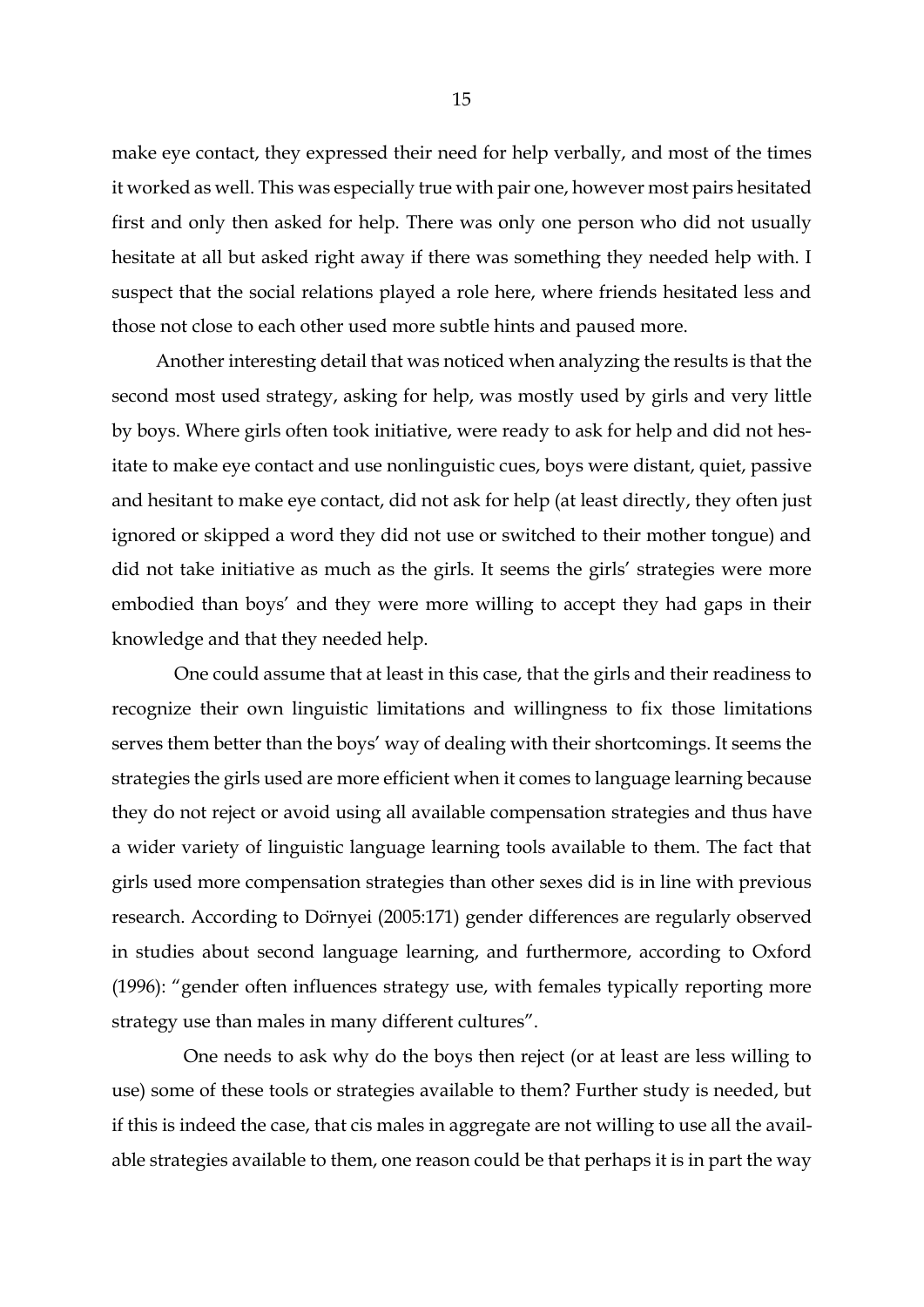school as an institution encourages the students not to take initiative and be active learners. For example, one could ask if learning situations in schools still require the students to be passive and quiet, obedient and "well behaved" instead of encouraging the students to be active and more embodied in regards to their schoolwork? If this is the case, perhaps the students and boys should be encouraged and allowed to express themselves more freely and to become more aware of all kinds of language learning strategies, and to notice that they do not need to be ashamed of not knowing something. Perhaps there is an affective aspect as well, where boys have been socialized into a very narrow image of a traditional man who does not need help, is capable and if anything suggests that this is not the case, it is something that they need to feel ashamed of and something they feel they need to hide from others. In this case the students should be taught that not knowing is not a weakness, but that finding out about one's limitations and being able to recognize and fix those limitations is a wonderful thing and an absolute strength, and, above all, that it is also ok to be weak and to have weaknesses, as everyone has the right to be weak.

### <span id="page-18-0"></span>**4.2 Code switching**

Code switching was used mostly to replace unfamiliar L2 words with L1 counterparts, like pair one did when they said: "sometimes but not niinku yleensä" (they were looking for the word usually). There were occasions when structures or phrases were replaced with L1 as well, like with pair one when they Switched to L1 when they were supposed to ask which clothes their partner has bought most recently: "what clothes have you niinku viimeks ostanut", or pair four when they switched to L1 when asking if their partner goes to flea markets or second hand shops: "do you go flea market or… niinku käytettyjen vaatteiden liikkeessä".

One could have perhaps expected code switching to occur more frequently, however the students were quite proficient in English and they had recently practiced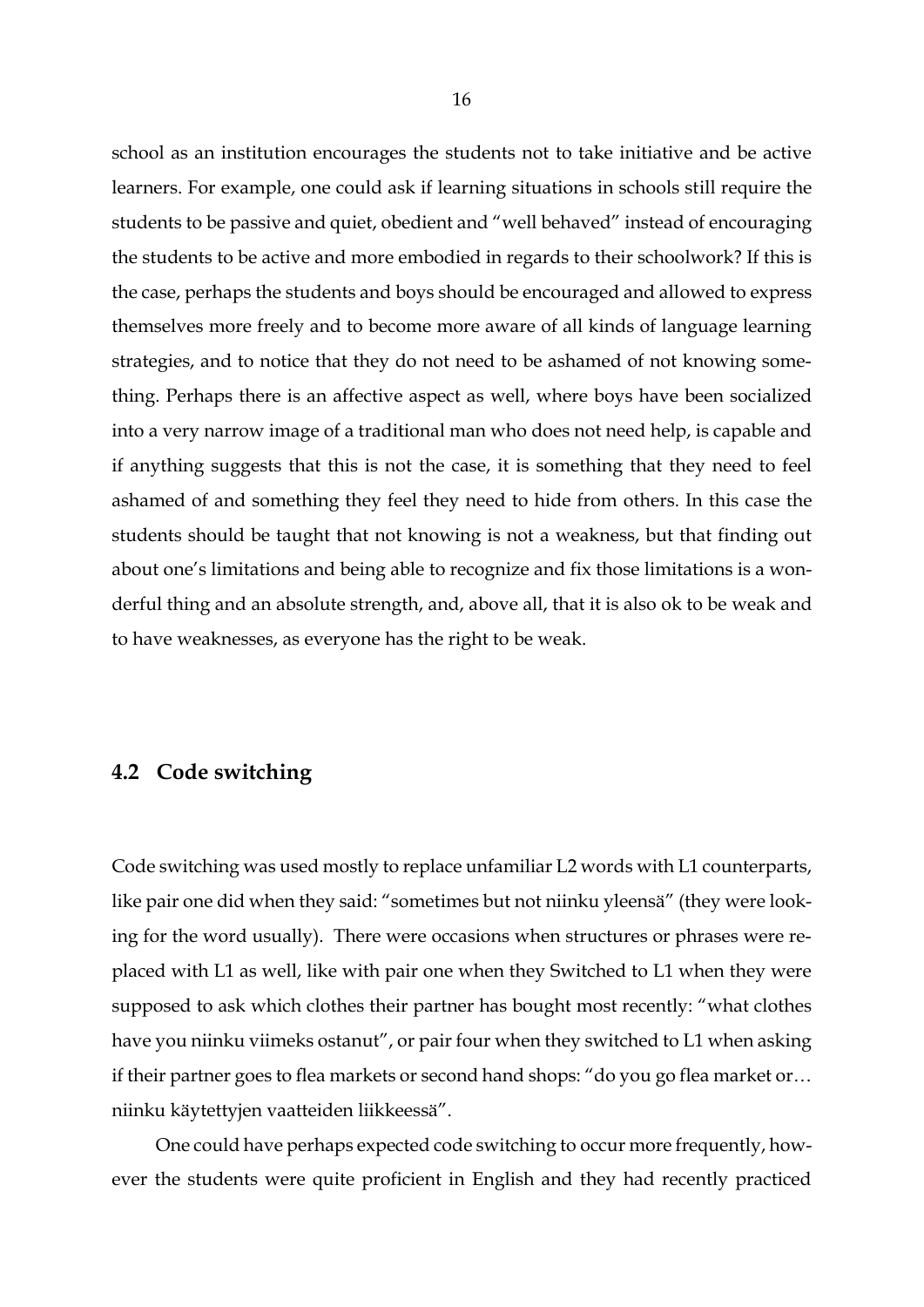vocabulary about clothes and talking about shopping, which may at least in part explain why code switching did not take place more.

### <span id="page-19-0"></span>**4.3 Using mime or gesture**

Interestingly, there was a somewhat surprising lack of the students using mime or gesture given that the task included a non-verbal aspect which was to be observed (meaning the audiovisual element of the videos instead of just observable text or verbal language). For the purposes of the present study, one can only speculate why a lack of using gestures and mime was so noticeable. Perhaps it is that the targets were Finnish seventh graders and the pairs usually consisted of different sexes; the students were perhaps nervous or tired, or not comfortable with expressing themselves nonlinguistically. Perhaps they were a little bit shy or maybe the fact that the conversations were being recorded and analyzed made them stiff up and non-expressive, or maybe on average, Finnish youngsters just do not express themselves non-linguistically by gestures and mime that much. This is another point of interest where further study would be both interesting and needed, and a questionnaire could have shed some light on some of these points.

Keeping that in mind, this data is very much inconclusive when it comes to these kinds of things and no conclusions can be drawn from a small data set such as this. In fact, using mime or gesture was the strategy that the pairs used the least out of the reported strategies here. Using mime or gesture was only used by two pairs for a total of three times. As an example, when discussing clothes one person wanted to say they like mostly black or gray clothes, however, for whatever reason they seemed to momentarily forget the word "gray", so they pointed to a gray part on their shirt. Another example of mime or gesture was when a student wanted to say that their siblings are taller than they are (and therefore they don't use their clothes), instead of using the word tall, they made an upwards motion with their hand, keeping the palm of their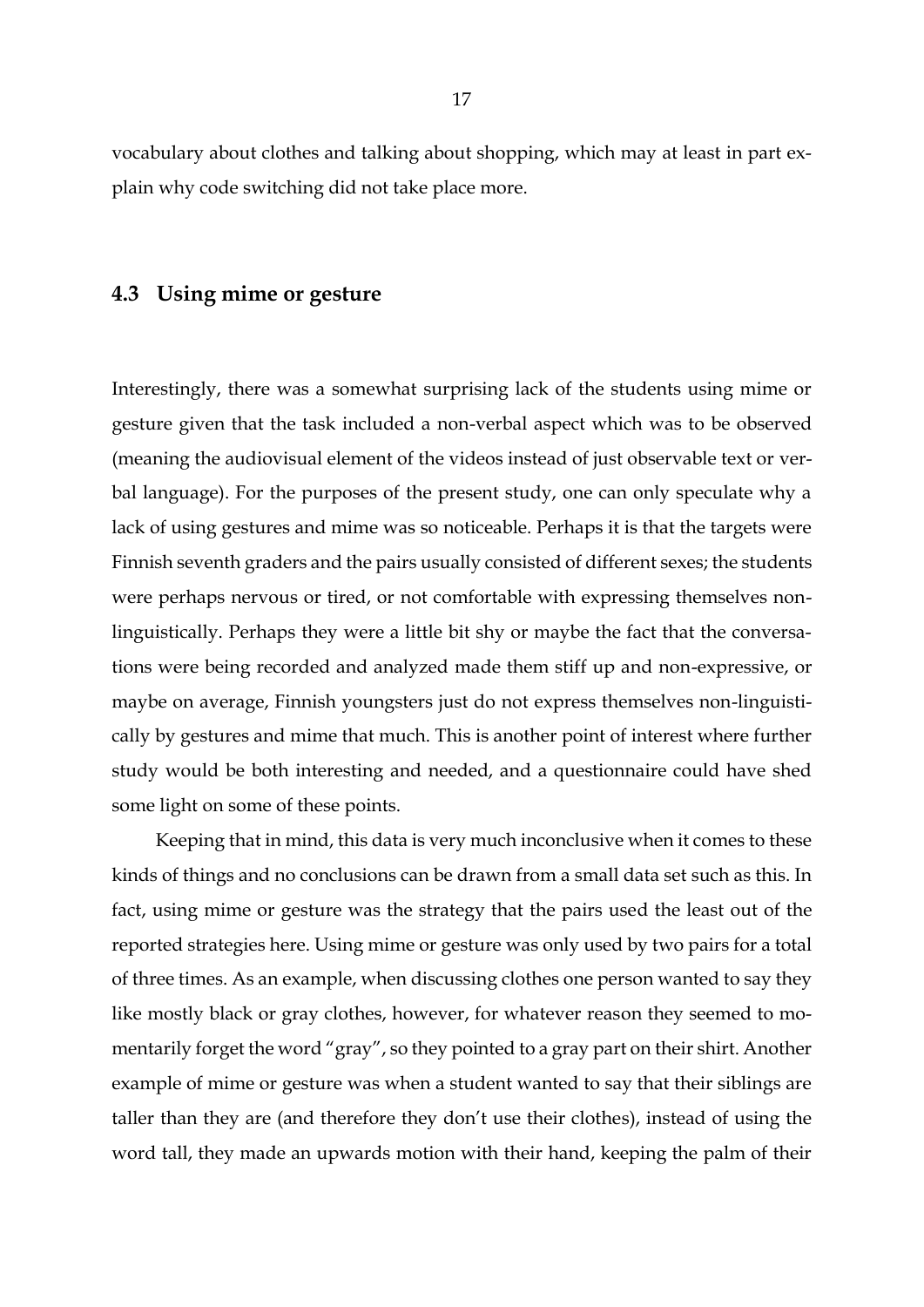hand horizontal. Interestingly, immediately after the students had used mime or gesture, either they themselves or their partner uttered the correct phrase in the target language.

### <span id="page-20-0"></span>**4.4 Literal translation**

Literal translation was interesting and sometimes surprising to notice. For example, one pair used literal translation when they said: "What clothes do you usually keep at school" when they were supposed to ask what they wear to school. In Finnish one "keeps" clothes (on), so here "wear" was translated directly from L1 to L2. Another example where literal translation happened was when one pair was discussing donating or selling their old clothes, one student used literal translation from L1 to L2 when they said "in the net" instead of saying "online" or "on the internet".

To summarize my findings: the strategy the students used the most was adjusting or approximating the message, followed by asking for help, code switching and literal translation. Interestingly, the strategies that were most commonly used in Kesen et al. (2019) were non-verbal signals (such as mime or gesture) and approximating the message, and in Gallardo‐del‐Puerto et al. (2020) asking for help (or as they call it: "appealing for assistance") followed by paraphrasing.

The present study also found that girls used a wider variety of strategies than boys, and this is something where further study could be useful. I shall revisit these themes in the next segment.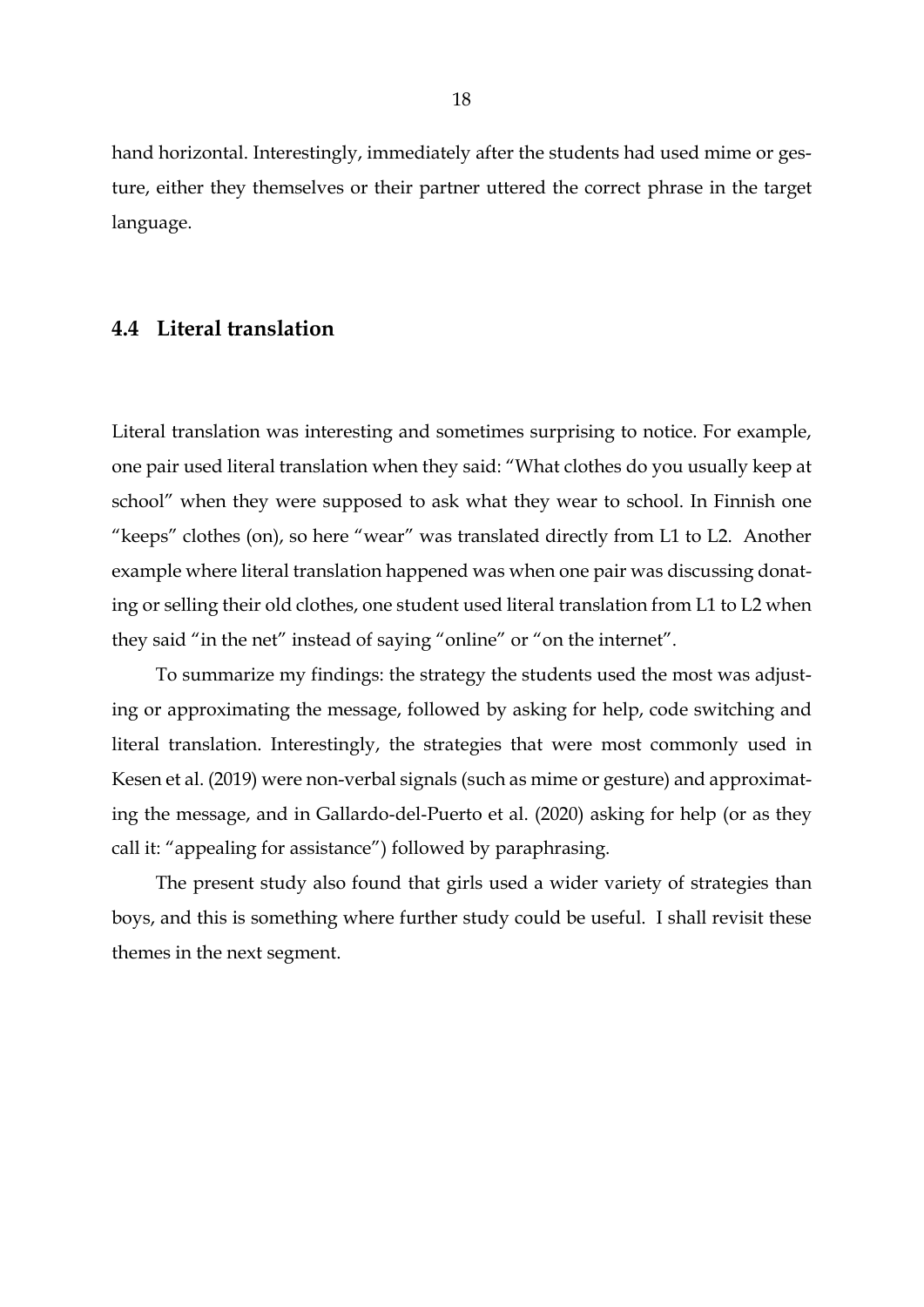## <span id="page-21-0"></span>**5 CONCLUSION**

The present study was conducted to study and discover which linguistic compensation strategies Finnish 7th graders and ESL students use when they cannot produce or do not understand something in the target language. It was a qualitative content analysis with just one class of students who worked in pairs and filmed themselves conducting the oral exercise assigned to them. The original goal was to analyze the results and even interview the students in order to understand if there would have been something that the students or the teacher could have taken advantage of when learning or teaching a foreign language. However, for practical reasons and because of the limitations of this study, I chose to focus on just five strategies the students used the most and report my findings. To summarize my findings: the strategy the students used the most was adjusting or approximating the message, followed by asking for help, code switching and literal translation. These results seem to somewhat correlate with the findings of previous research, since the compensation strategies that the students were observed using most (approximating the message and asking for help) both of which were also present in the study by Kesen et al. (2019) as well as in the study by Gallardo‐del‐Puerto et al. (2020). Another observation was that Girls used a wider variety of strategies than boys, and this is something where further study would be useful.

Based on the results, one can say that the findings were interesting and noteworthy. Some of the results were somewhat surprising as well, and it can be said that most likely the age and cultural background of the students has an influence on the results. Girls were observed to engage more, ask for help more and overall use compensatory strategies more than boys. This raises a question if girls have an advantage in foreign language learning because of this, and how boys could be made aware of compensation strategies, the role of compensatory strategies in language learning and how boys could be encouraged to use them more. Furthermore, the students' awareness of compensation strategies could give them more linguistic tools to observe and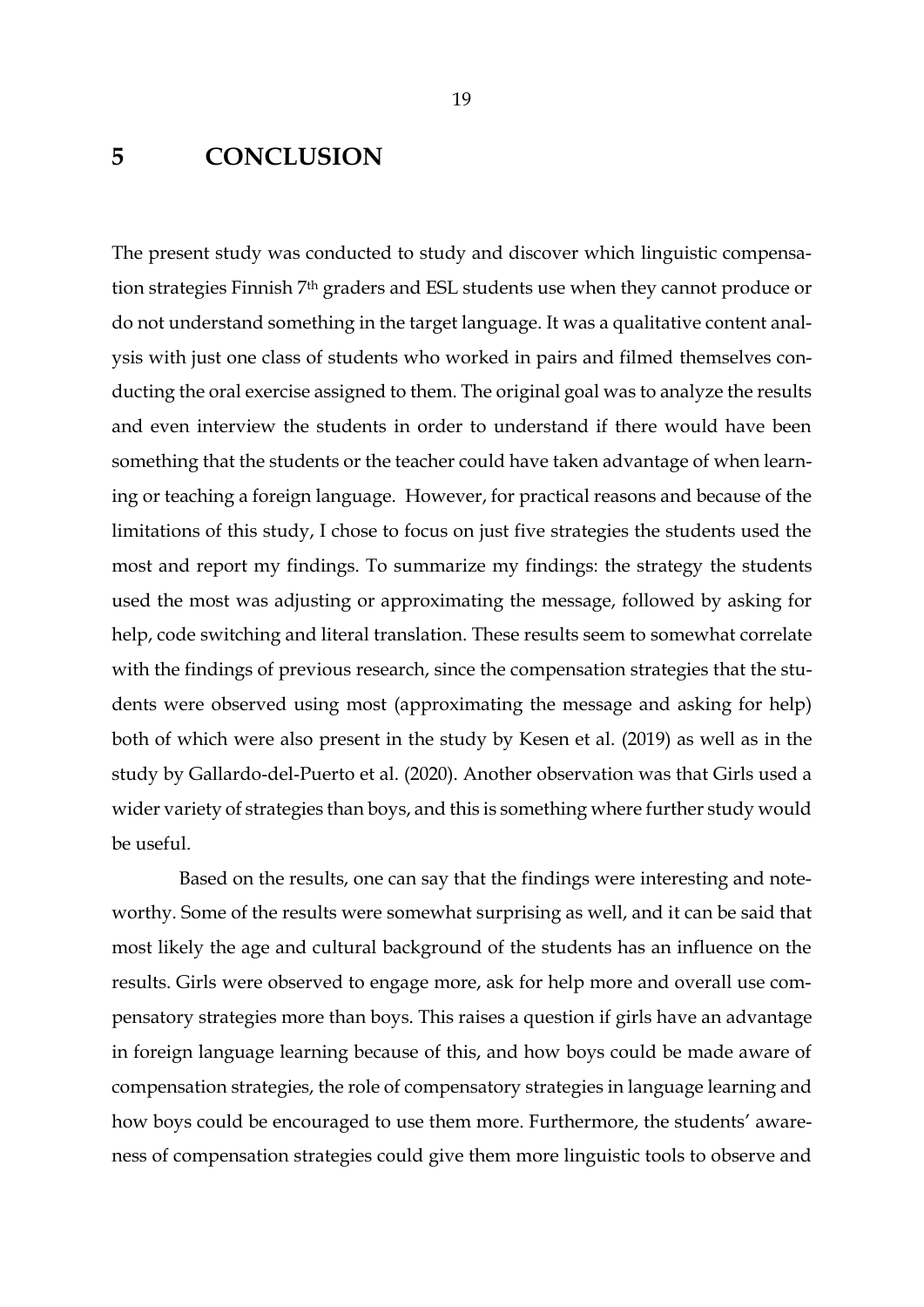use when learning and using a foreign language, and the benefits and usage of compensation strategies should be discussed and practiced in language learning situations in order to broaden the students' spectrum of linguistic tools in order to make learning more effective. However, this is something where further study is needed, and I am thinking about continuing to research this in my master's thesis. The results of Peker&Erdemir (2022) about compensation strategy instruction (CSI) seem to point to a possibility that learners could indeed benefit from CSI, however, further study is needed.

Collecting the data for the present study worked very well. As mentioned, the target group was a class of 7th graders who were presented with an oral task in the form of a pair discussion. They worked in pairs and (video)recorded their work on iPads, so there was a lot of audiovisual data to process. All pairs could be seen and heard well in their recordings, and they did not get to practice the task beforehand, so the results are authentic and reliable. Plenty of data was gathered intentionally, since my idea is to use the same set of data as a part of my master's thesis or other research in the future.

For further study, however, more data from a wider variety of sources could be needed. The present study and its findings were carried out with just one class of students of one school, with just one oral exercise, conducted within just one day. This is very limiting, since it represents only a very small sample of people from one, mostly heterogeneous cultural background and is limited to one place at one time. Ideally data for a larger study of this kind would be gathered from a variety of physical or virtual learning environments with people of different age groups and cultural backgrounds, conducting a number of different linguistic tasks requiring a spectrum of different kinds of linguistic compensation strategies.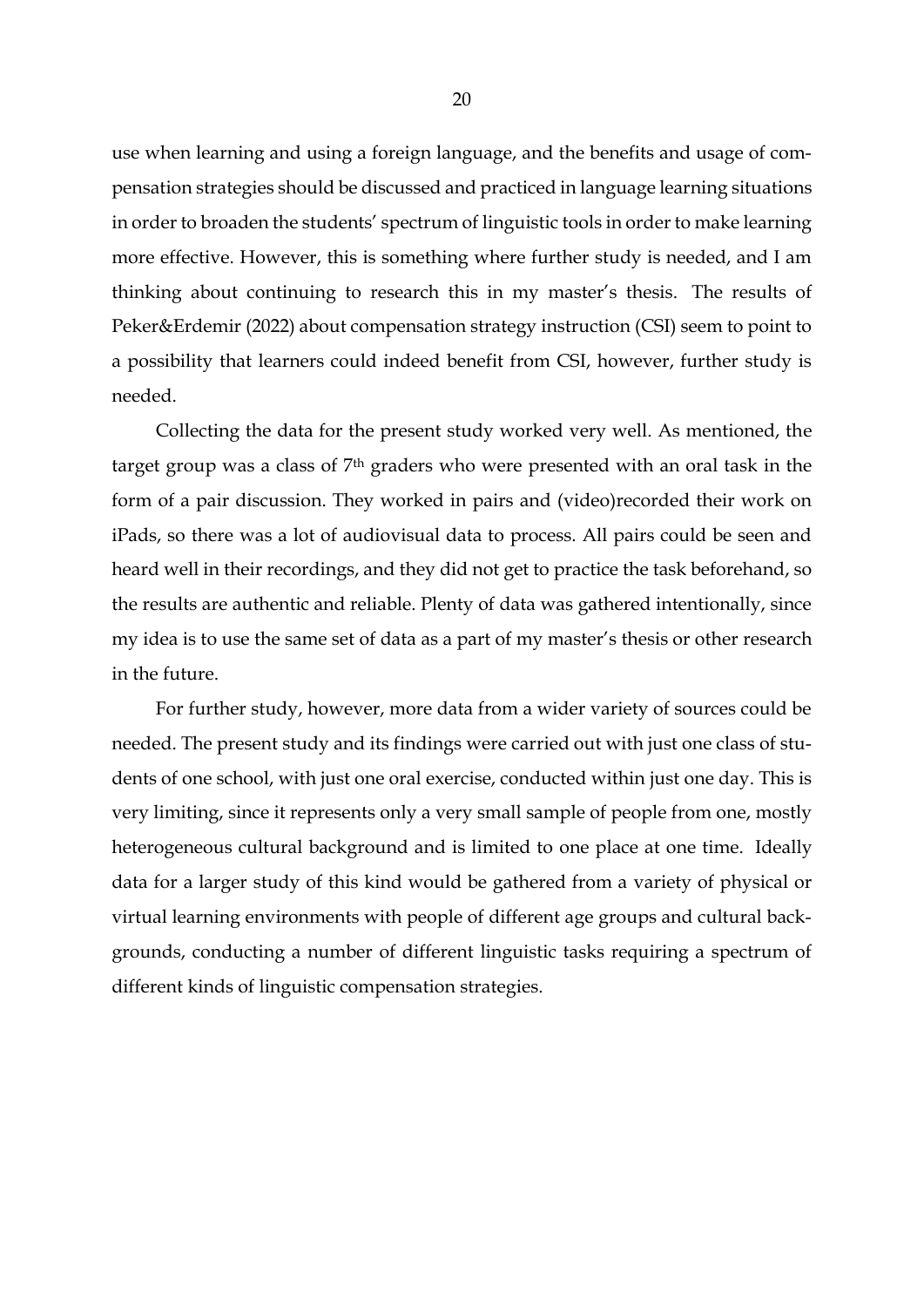#### <span id="page-23-0"></span>**REFERENCES**

- Cohen, A. D. (2011). Strategies in learning and using a second language (2nd ed). Pearson/Longman.
- Denscombe, M. (2010). The good research guide: For small-scale social research projects (4. ed). Open University Press.
- Dörnyei, Z. (2005). The psychology of the language learner: Individual differences in second language acquisition. L. Erlbaum.
- Gallardo‐del‐Puerto, F., Basterrechea, M., & Martínez‐Adrián, M. (2020). Target language proficiency and reported use of compensatory strategies by young CLIL learners. International Journal of Applied Linguistics, 30(1), 3–18. https://doi.org/10.1111/ijal.12252
- Gül Peker, B., & Erdemir, N. (2021). Does compensation strategy instruction work? An action research study. ELT Journal, 75(3), 351–361. https://doi.org/10.1093/elt/ccaa073
- Kesen, A., Solhi, M., & Gokhan, C. (2019). Self-efficacy and the use of compensatory strategies: A study on efl learners. European Journal of Educational Research, 8(1), 249–255. https://doi.org/10.12973/eu-jer.8.1.249
- Oxford, R. L. (Ed.). (1996). Language learning strategies around the world: Crosscultural perspectives. Second Language Teaching & Curriculum Center, University of Hawai'i at Mānoa.
- Oxford. (1990). Language learning strategies : what every teacher should know. Newbury House.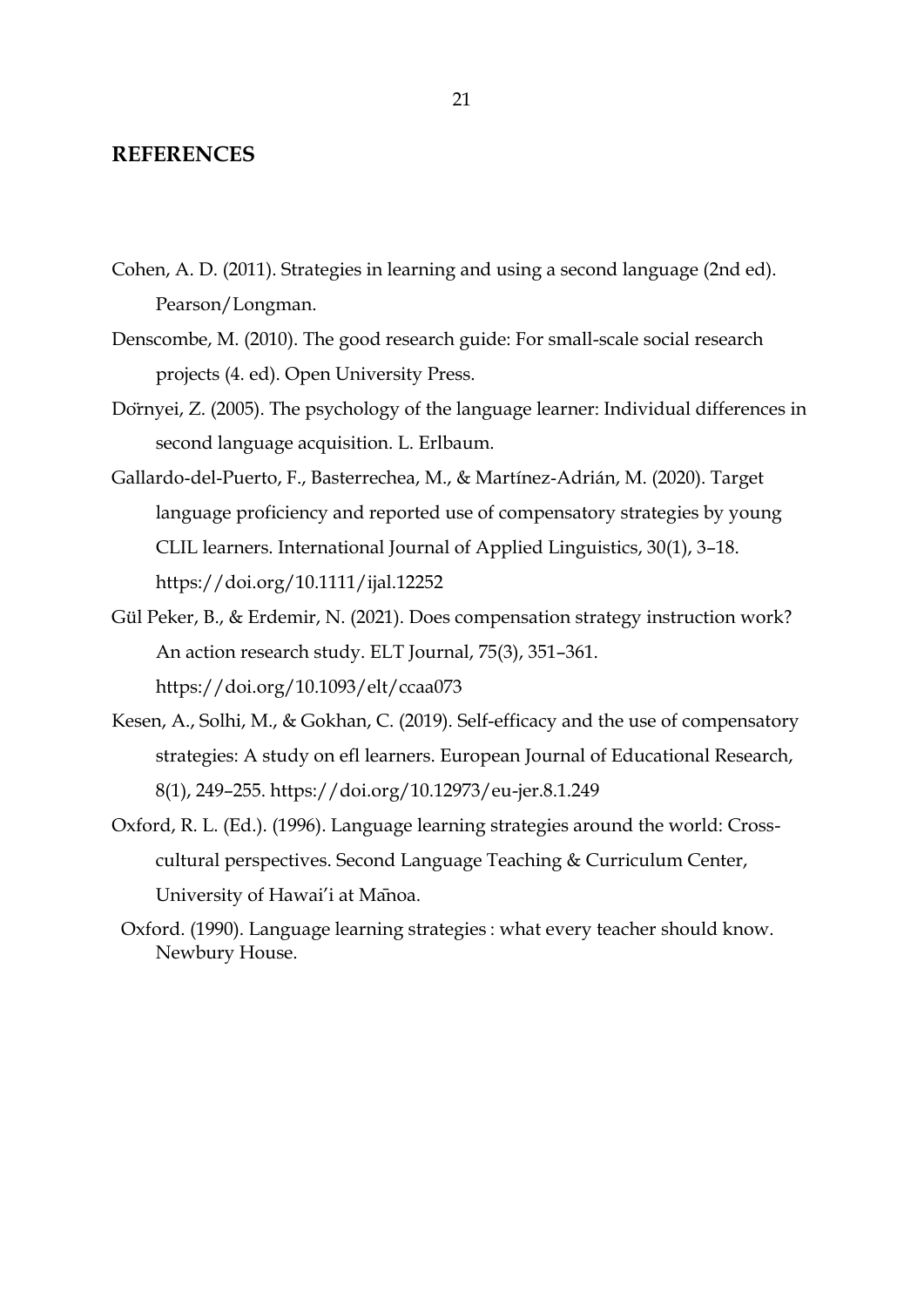<span id="page-24-0"></span>**APPENDICES**

<span id="page-24-1"></span>**Appendix 1: Page 1 of the oral exercise**

# LET'S TALK ABOUT CLOTHES!

## LUE OHJEET TARKASTI!

- 1. Teille jaetaan pareittain padit. Käykää oheiset keskustelut suomenkielisten vihjeiden avulla englanniksi.
- 2. Lukekaa ensin ohjeet huolellisesti alusta loppuun, myös keskustelujen jälkeiset laatikot, ennekuin aloitatte.
- 3. Toinen teistä on "A" ja toinen "B". Käykää vihjeiden avulla KESKUSTELU englanniksi, älkää siis vain lukeko lauseita paperista. Käyttäkää pelkästään englantia, tai ainakin niin paljon, kuin mahdollista. Reagoi, kysele ja vastaile parillesi samaan tapaan kuin normaalissa keskustelussa. Muista käyttää kuuluvaa ääntä!
- 4. Kuvatkaa ja tallentakaa keskustelunne padilla siten, että molemmat näkyvät koko keskustelun ajan. Pistäkää esim. pystyyn jonnekin, siten että näytte molemmat.

#### VARMISTAKAA, ETTÄ KUVAUS ON PÄÄLLÄ, KUN **ALOITATTE**

5. Palatkaa keskustelun jälkeen luokkaan.

# **THANK YOU VERY MUCH!**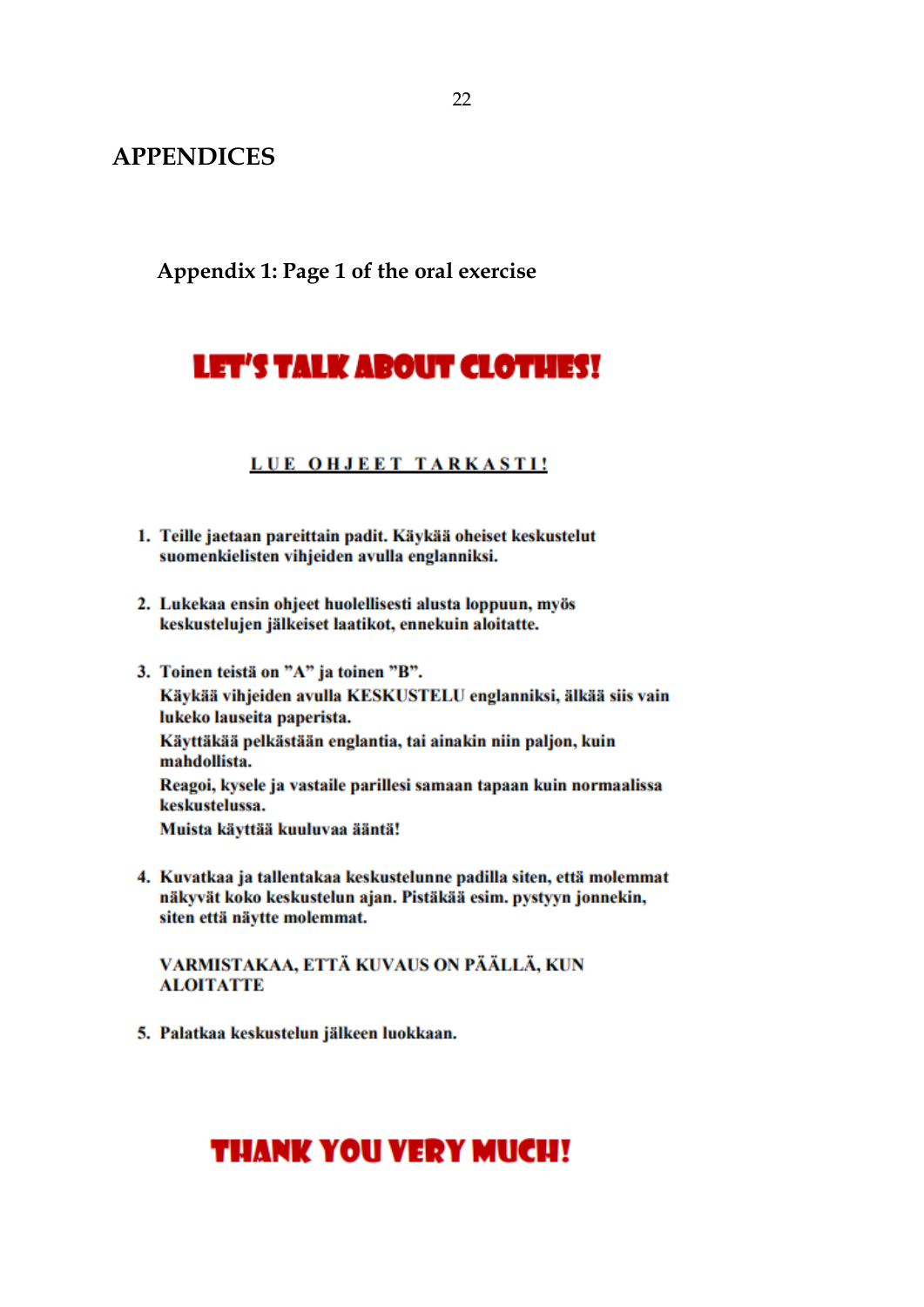## <span id="page-25-0"></span>**Appendix 2: Page 2 of the oral exercise**

#### **Pukeutuminen / Parikeskustelu**

- Keskustele parin kanssa pukeutumisesta ENGLANNIKSI. Kommentoi A parisi vastauksia ja sano oma mielipiteesi. Kysykää vuorotellen. Jos et tiedä jotakin sanaa, koita selittää se jollakin muulla tavalla.
	- Mitä vaatteita et koskaan pidä ylläsi/käytä? Miksi et? ٠
	- Käytätkö kavereidesi kanssa samanlaisia vaatteita vai

haluatko erottua joukosta?

- Millaisia vaatteita yleensä pidät?
- Ostatko uusia vaatteita vai käytkö kirpputorilla / käytettyjen vaatteiden liikkeessä?
- Käytätkö joskus vanhempien sisarustesi vaatteita tai muita käytettyjä vaatteita?
- Miten usein käyt ostoksilla?
- · Millaisista kaupoista pidät? Miksi?
- · Jos Suomessa olisi koulupuku, millainen se olisi jos sinä saisit päättää?
- Lahjoitatko (donate) vanhoja vaatteitasi?

Kun keskustelet, muista olla kohtelias. Osoita kiinnostuksesi puhekumppaniasi kohtaan paitsi sanoin, myös ilmein ja elein. Tee tarpeen vaatiessa selventäviä lisäkysymyksiä. Tällä tavalla viet keskustelua luontevasti eteenpäin. 

**HUOM!** Muista myös, että saman asian voi sanoa monella eri tavalla. Jos et esimerkiksi muista jotain sanaa, yritä keksiä jokin kiertoilmaisu, jonka avulla voit selittää saman asian. Voit käyttää myös esim. elekieltä apuna.